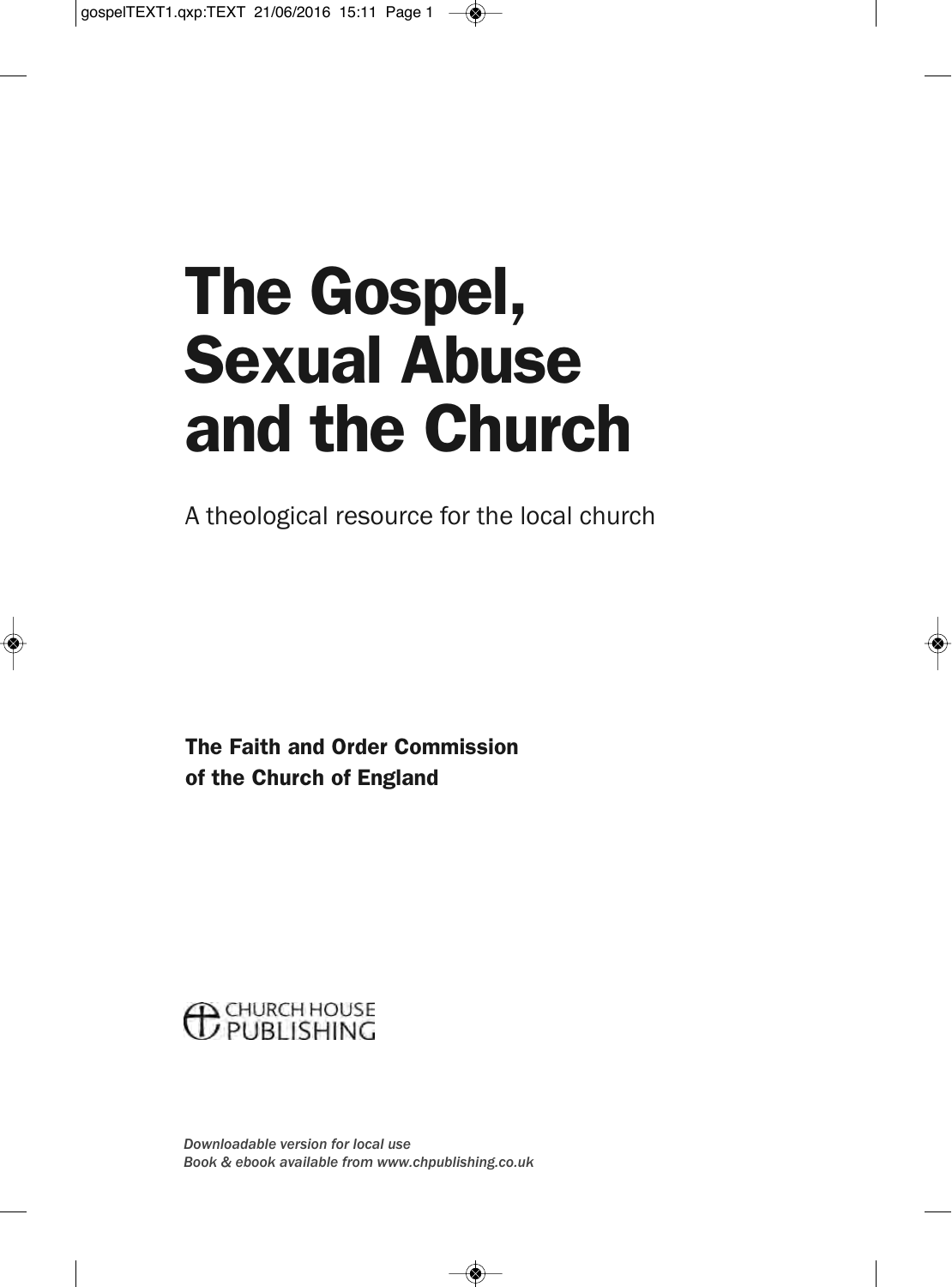*Downloadable version for local use Book & ebook available from www.chpublishing.co.uk*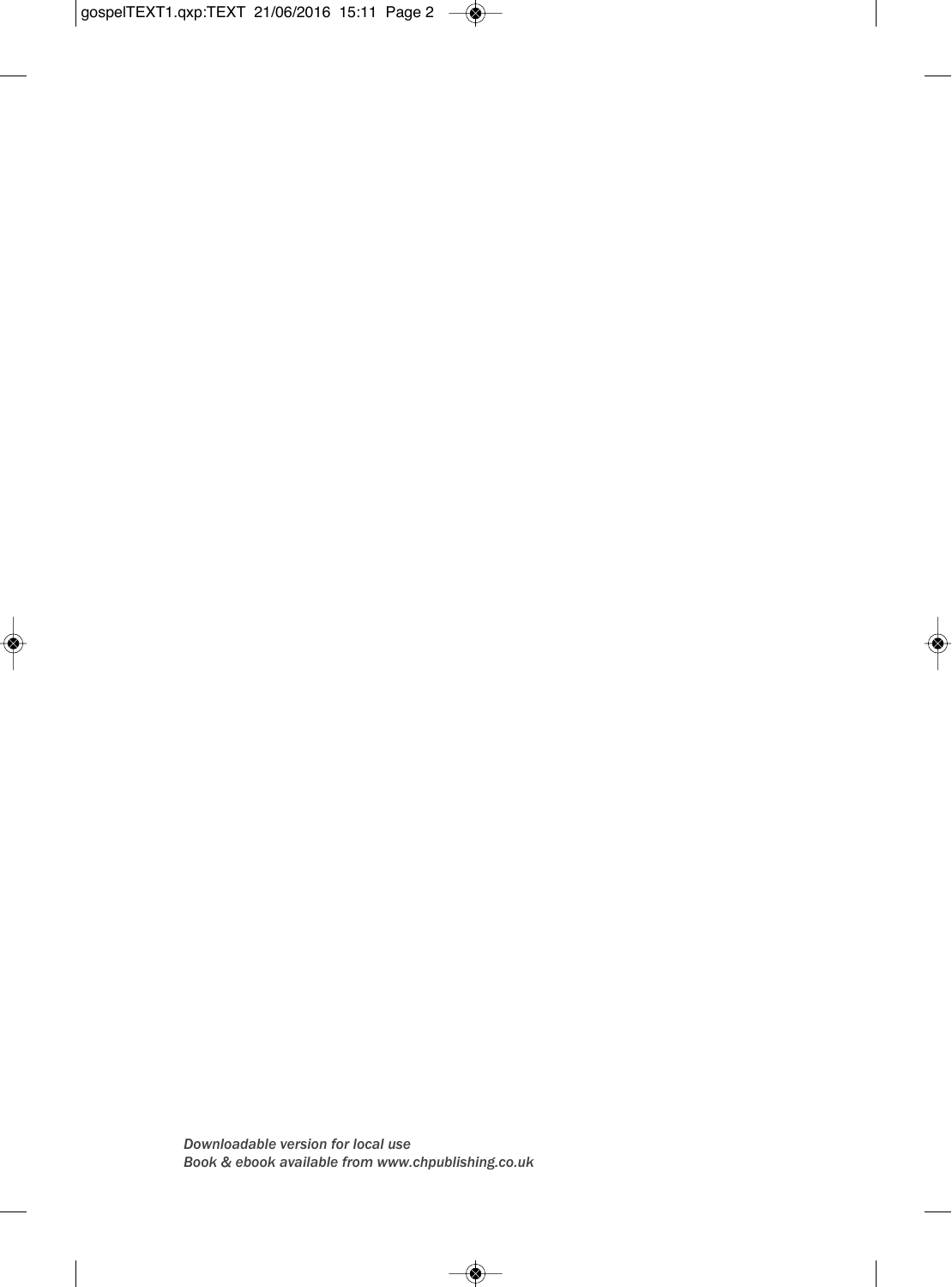The Faith and Order Commission began working on the area of theology and safeguarding in 2014, in response to a request from the lead bishop for safeguarding to the House of Bishops' Standing Committee for theological material that could complement what was being produced by the National Safeguarding Team in terms of policy and training. *The Gospel, Sexual Abuse and the Church* has been written by the Faith and Order Commission to meet that request. It has been approved for publication and commended for study by the House of Bishops.

> William Nye *Secretary to the House of Bishops June 2016*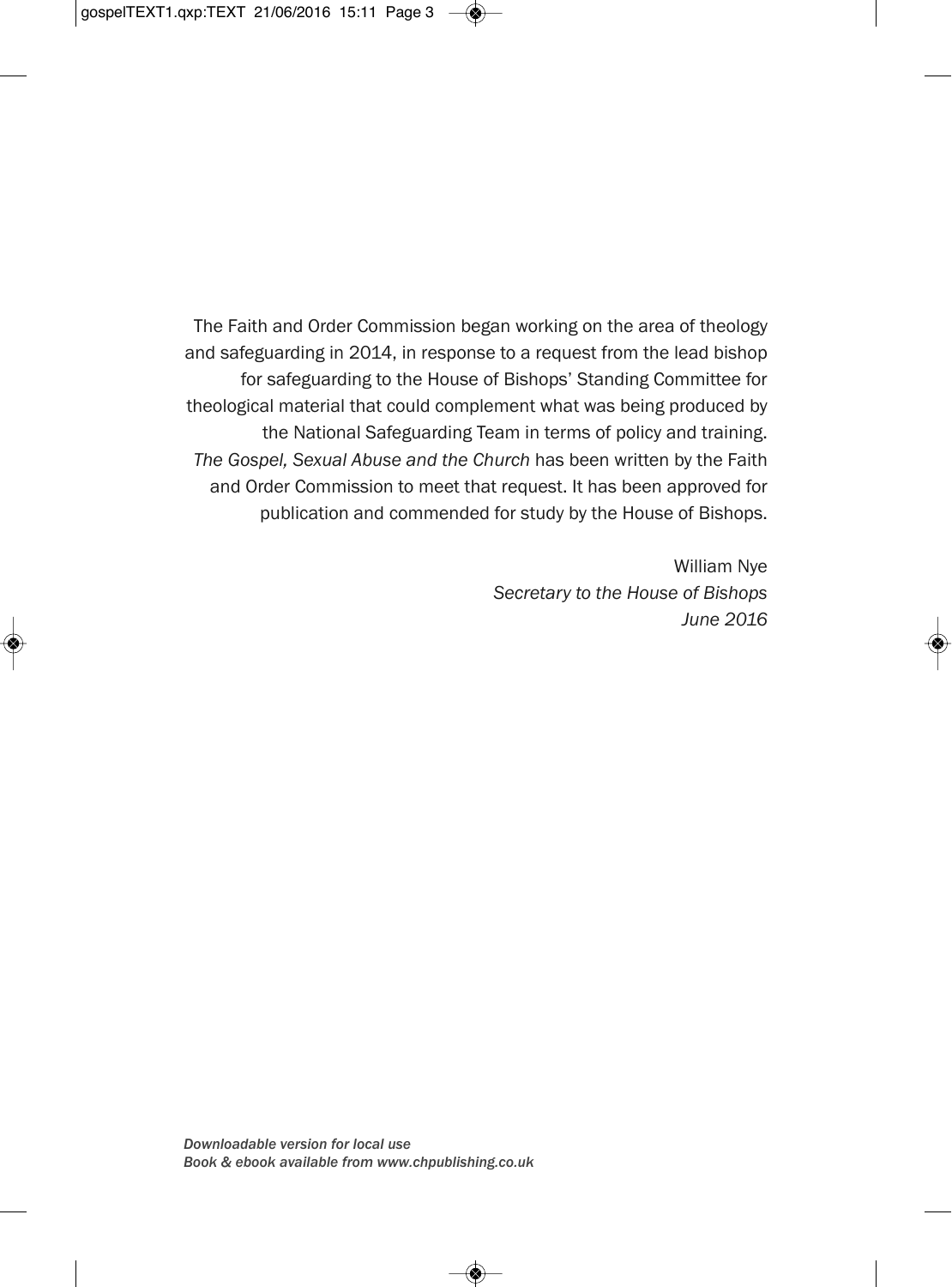Church House Publishing Church House Great Smith Street London SW1P 3AZ

ISBN 978 0 7151 1109 3 (Paperback) 978 0 7151 1110 9 (CoreSource eBook) 978 0 7151 1111 6 (Kindle eBook)

Published 2016 for the Faith and Order Commission of the Church of England by Church House Publishing

Copyright © The Archbishops' Council 2016

All rights reserved. Other than copies for local, non-commercial use by dioceses or parishes in the Church of England, no part of this publication may be reproduced or stored or transmitted by any means or in any form, electronic or mechanical, including photocopying, recording, or any information storage and retrieval system, without written permission which should be sought from the Copyright Administrator, The Archbishops' Council (address above).

E-mail: copyright@churchofengland.org

Unless otherwise indicated, the Scripture quotations contained herein are from the New Revised Standard Version, © 1989, by the Division of Christian Education of the National Council of the Churches of Christ in the USA, and are used with permission. All rights reserved.

Typeset by ForDesign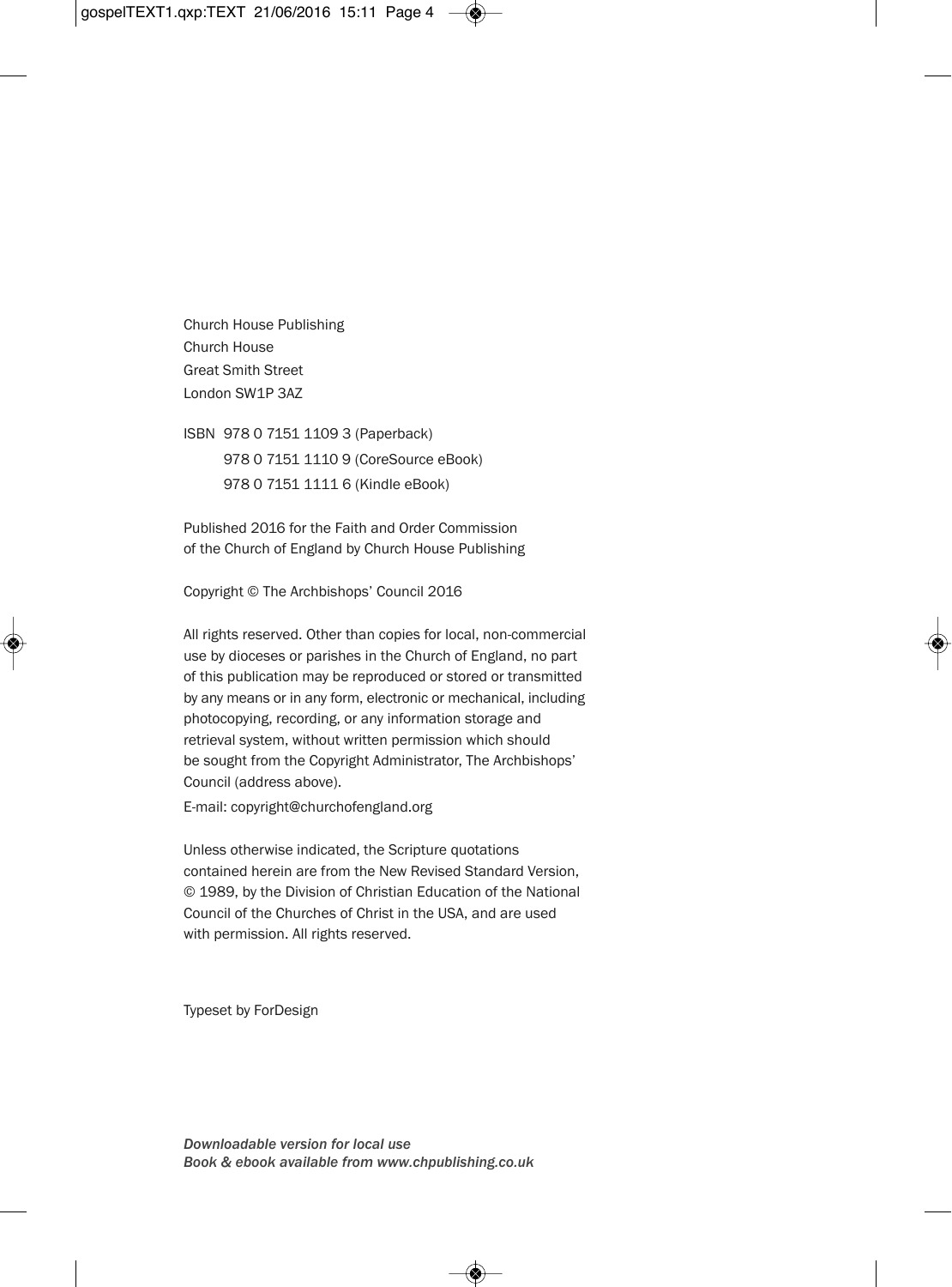# **Contents**

| Preface by The Rt Revd Dr Christopher Cocksworth,<br>Chair of the Faith and Order Commission                                                                                                                     | 6  |
|------------------------------------------------------------------------------------------------------------------------------------------------------------------------------------------------------------------|----|
| How to Use this Document                                                                                                                                                                                         | 10 |
| <b>Introduction</b>                                                                                                                                                                                              | 13 |
| <b>Section 1</b><br>We should strive to be a church where those who have<br>been hurt by abuse find compassion, and people ready<br>to travel patiently alongside them                                           | 18 |
| <b>Section 2</b><br>We should strive to be a church where those who commit<br>abuse are called to face human justice, hear God's word<br>of judgement and repent and believe the good news                       | 24 |
| <b>Section 3</b><br>We should strive to be a church where all people are<br>welcomed into open and secure communities that make<br>known Christ's reconciling peace                                              | 30 |
| <b>Afterword</b><br>We need to be a repenting and learning church that<br>recognizes past and present failures and the harm they<br>have caused, and seeks forgiveness from those we have<br>failed and from God | 40 |
| Resources for Further Study                                                                                                                                                                                      | 43 |
| <b>Notes</b>                                                                                                                                                                                                     | 46 |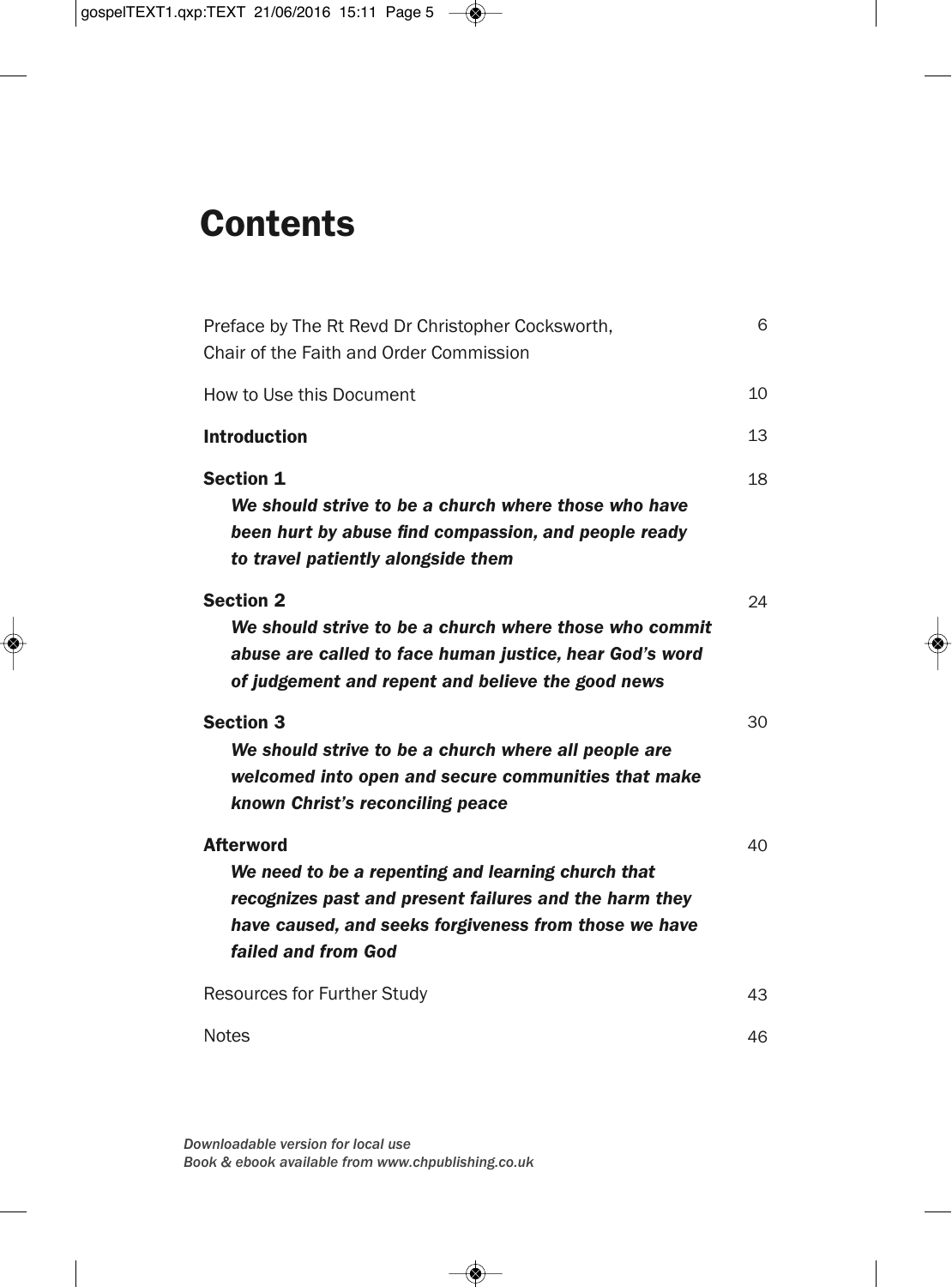#### **Preface**

In March 2014, the House of Bishops' Standing Committee, responding to a request from the lead bishop for safeguarding, asked the Faith and Order Commission of the Church of England to carry out some theological work on the subject of safeguarding. This request came in the context of a changing public landscape for safeguarding as well as a legacy of serious church failures in this area, most notably as recorded in the recent reports of Judge Sally Cahill and the Chichester Commissaries. It also follows on the public apology for the church's past failings on safeguarding at the July 2013 General Synod by the Archbishop of Canterbury.

Safeguarding children and vulnerable adults from the risks of abuse and responding well to abuse wherever and whenever it has happened are now high priorities for the Church of England, and rightly so. In recent years, the Church of England has re-launched its work on safeguarding at national level and has developed a national policy framework that includes a rigorous training programme extending to every level of the church, as well as appropriate forms of monitoring and inspection. This is in addition to the increasing work on safeguarding at diocesan and parish level. Changing the culture of the church so that safeguarding becomes fully embedded within it as an outworking of the gospel is a key objective.

In order for safeguarding work at all levels to enter fully into the life of the church, it is vital that every member of the Church of England is enabled to affirm the relationship between compliance with policy and faithfulness to the gospel – bishops, clergy and laity alike: good safeguarding is integral to the mission of the Church of England.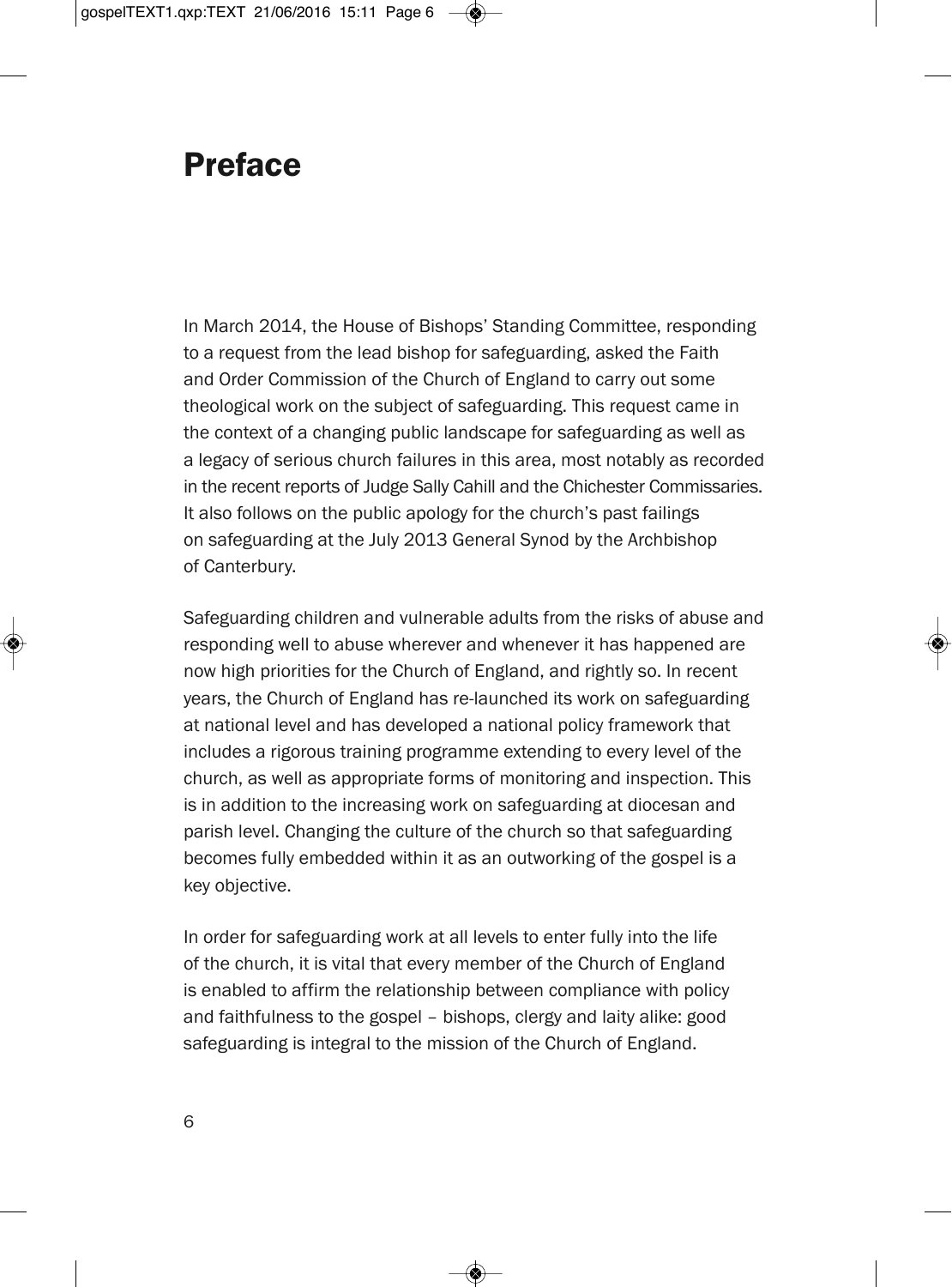This is a theological task. That is not to say that it is a task reserved for the academically minded, although it will benefit from careful engagement with academic studies. It is a theological task because it concerns how we speak about the God of Jesus Christ in relation to the practical challenges the church faces here.

Safeguarding from abuse and responding well to it need to be grounded in the fundamental themes of Christian theology and thereby woven into the church's regular ministry of preaching and teaching. At the same time, safeguarding raises significant theological questions for Christians: questions about humanity, sin, grace, forgiveness, reconciliation and the church. Making space for grappling with the issues that arise here is essential if the church is going to be able to speak about God and about the gospel both when it is seeking to do safeguarding well and when it is reacting to situations where something has gone badly wrong.

Abuse happens in different contexts and can be of different kinds. The Faith and Order Commission intends to offer some reflection about that in another document, which will also consider in more depth the particular questions raised by Christian teaching about forgiveness and reconciliation in this context. Partly in order to keep the current text to a reasonable length, however, it was decided to concentrate on issues raised by sexual abuse, though we hope it will also be helpful for thinking theologically about all forms of abuse.

The particular theological 'lens' through which these issues are brought into focus in the document is ecclesiology – the doctrine of the church.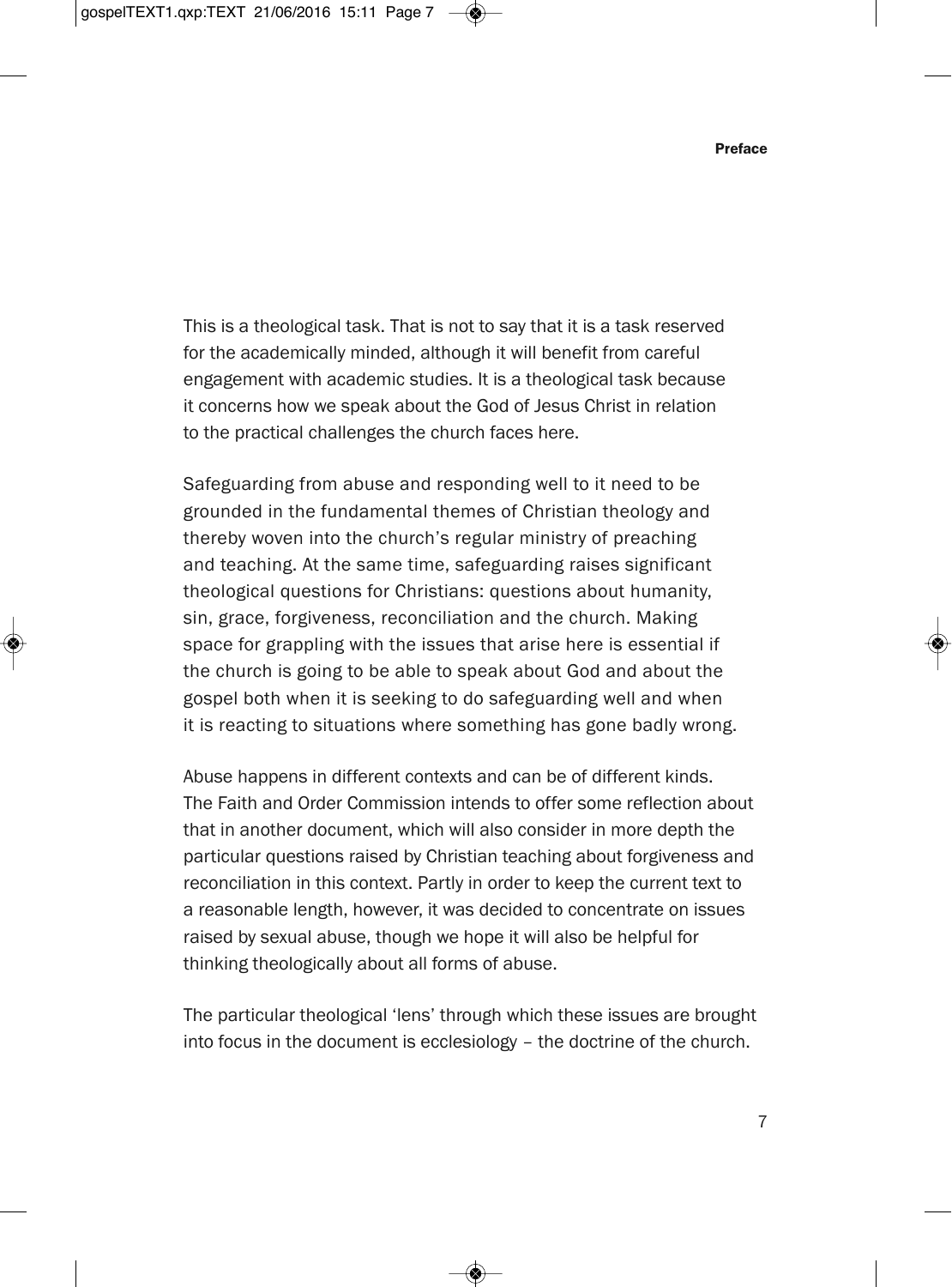What kind of church are we called to be in order to face the challenges of safeguarding from abuse and responding well where it has happened? For Anglicans, dioceses, parishes and fresh expressions are all 'church', sharing unity not only in the national Church of England, but as part of the one, holy, catholic and apostolic church throughout the world. Our hope is that while keeping all those meanings of 'church' in mind, readers of this document will want to think in particular about the church community in which they are regularly involved, the church in the place where they are called to serve – their 'local' church.

Hence the subtitle of this publication from the Faith and Order Commission is important: *The Gospel, Sexual Abuse and the Church: A Theological Resource for the Local Church.* It is not intended to be a treatise for academic discussion, but a text to be used by Christian communities who want to think through how the church speaks about the gospel when facing the reality of sexual abuse, both in the communities it serves and as a crime carried out by its own members and officers. At the same time, it is not intended either to replace policy or guidance, but to be read alongside key documents from the diocese and the national church as a specifically theological resource.

First and foremost my hope would be that all who hold the bishop's license to preach and teach would read it carefully for themselves, along with all those who deliver safeguarding training in the Church of England.<sup>1</sup> I also hope, however, that they will find stimulating, challenging resources here to be used in their formal and informal teaching – training sessions, church groups, sermons, for example –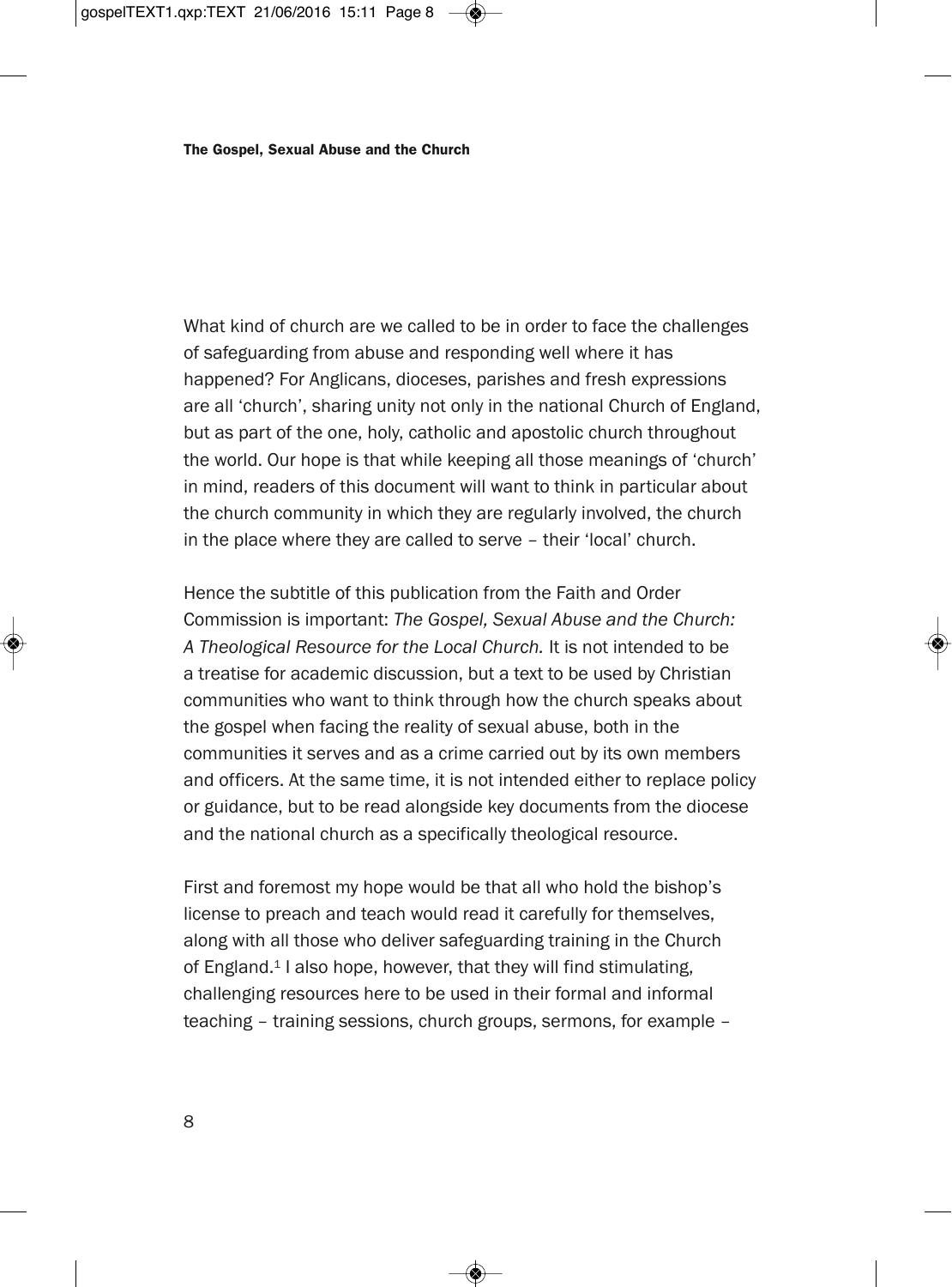with clergy, laity, staff and volunteers. Some guidance on how to do that is given in the brief note on 'How to Use this Document'.

I am grateful to the members of the working group who produced the original draft of the text that follows. It has been through an extensive process of consultation, both formally with official church bodies, including the National Safeguarding Panel, and informally with particular individuals. It has been discussed and approved for release by the House of Bishops. I am particularly grateful to those who have participated in that process who are themselves the survivors of abuse. I pray that the document we have produced can make some small contribution to enable us to be:

- a repenting and learning church that recognizes past and present failures and the harm they have caused, and seeks forgiveness from those we have failed and from God
- a church where those who have been hurt by abuse find compassion, and people ready to travel patiently alongside them
- a church where those who commit abuse are called to face human justice, hear God's word of judgement and repent and believe the good news
- a church where all people are welcomed into open and secure communities that make known Christ's reconciling peace.

*The Rt Revd Dr Christopher Cocksworth, Chair of the Faith and Order Commission*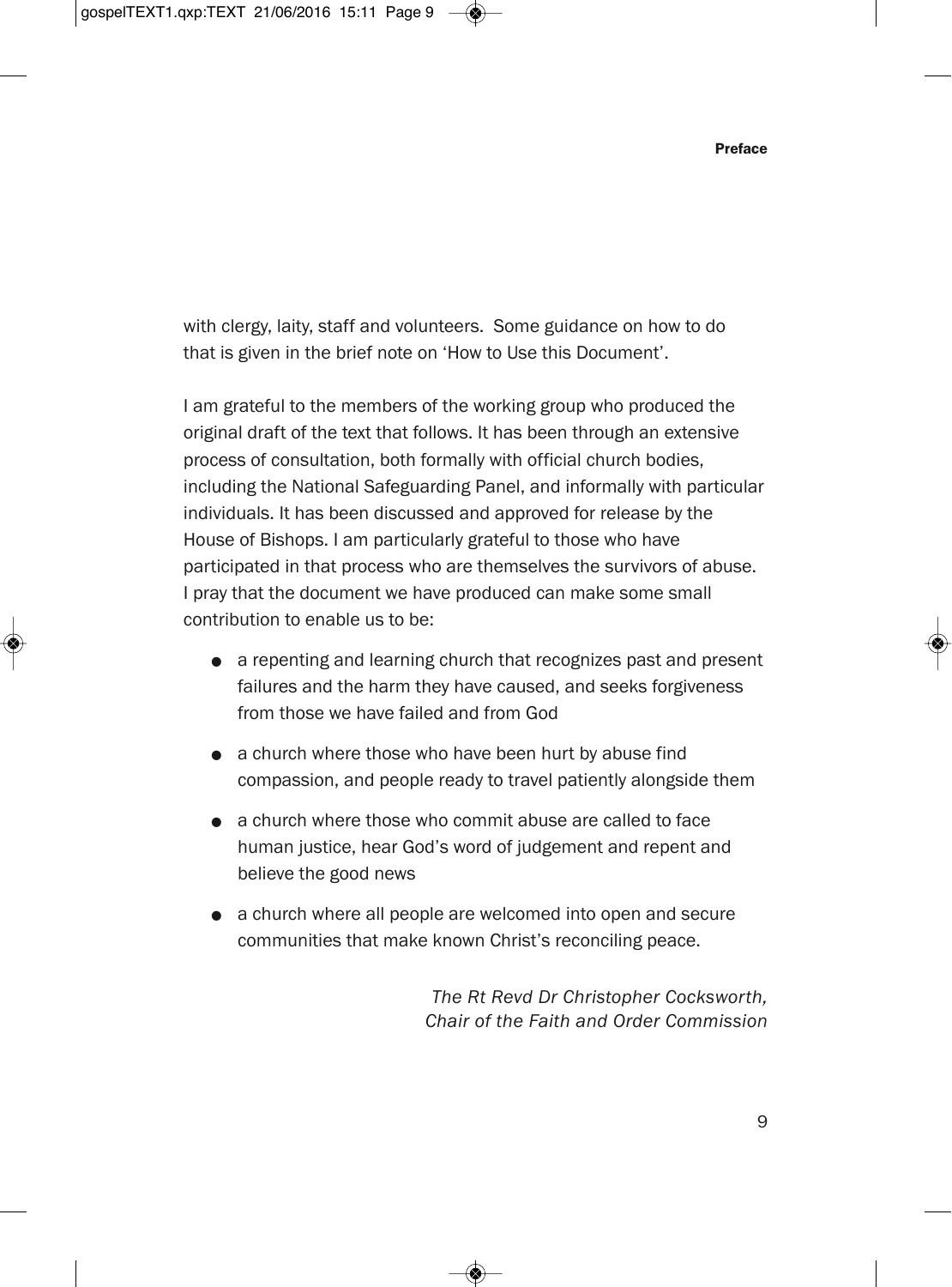#### **How to Use this Document**

This document is intended to be used as a resource for their work by those with responsibility for teaching and preaching in the Church of England, including clergy and licensed lay ministers, and those with specific responsibilities for safeguarding training. This dual readership is crucial. The intention is to help the whole church address the theological issues that inevitably and properly arise in a church context from reflection on the challenges of preventing abuse from taking place and responding well when it has happened. The goal is to support *both* those who are confident in teaching about scripture and Christian faith *and* those confident in delivering training about safeguarding in addressing such theological issues. The importance of strengthening the Church of England's capacity to do this is clearly indicated in the national Learning and Development Framework for safeguarding, and all those involved in implementing it should benefit from considering this document and identifying opportunities where it might be used.

One of the aims of the document is to help church communities do some theology together as they engage with necessary matters of safeguarding practice and training. Using it for teaching, whether in training sessions, sermons or the many other possible contexts, will however require careful adaptation of the text that follows. This is not a set of session outlines, or material that can simply be repeated verbatim in any context. It is, as the subtitle says, a resource. So, for instance, the framework of the three main sections could be used to structure a day event, or just one of them could be used as a focus for a single session, perhaps as part of a longer event where attention to theological reflection would sit alongside other training areas (as is implied in some of the module outlines within the national Learning and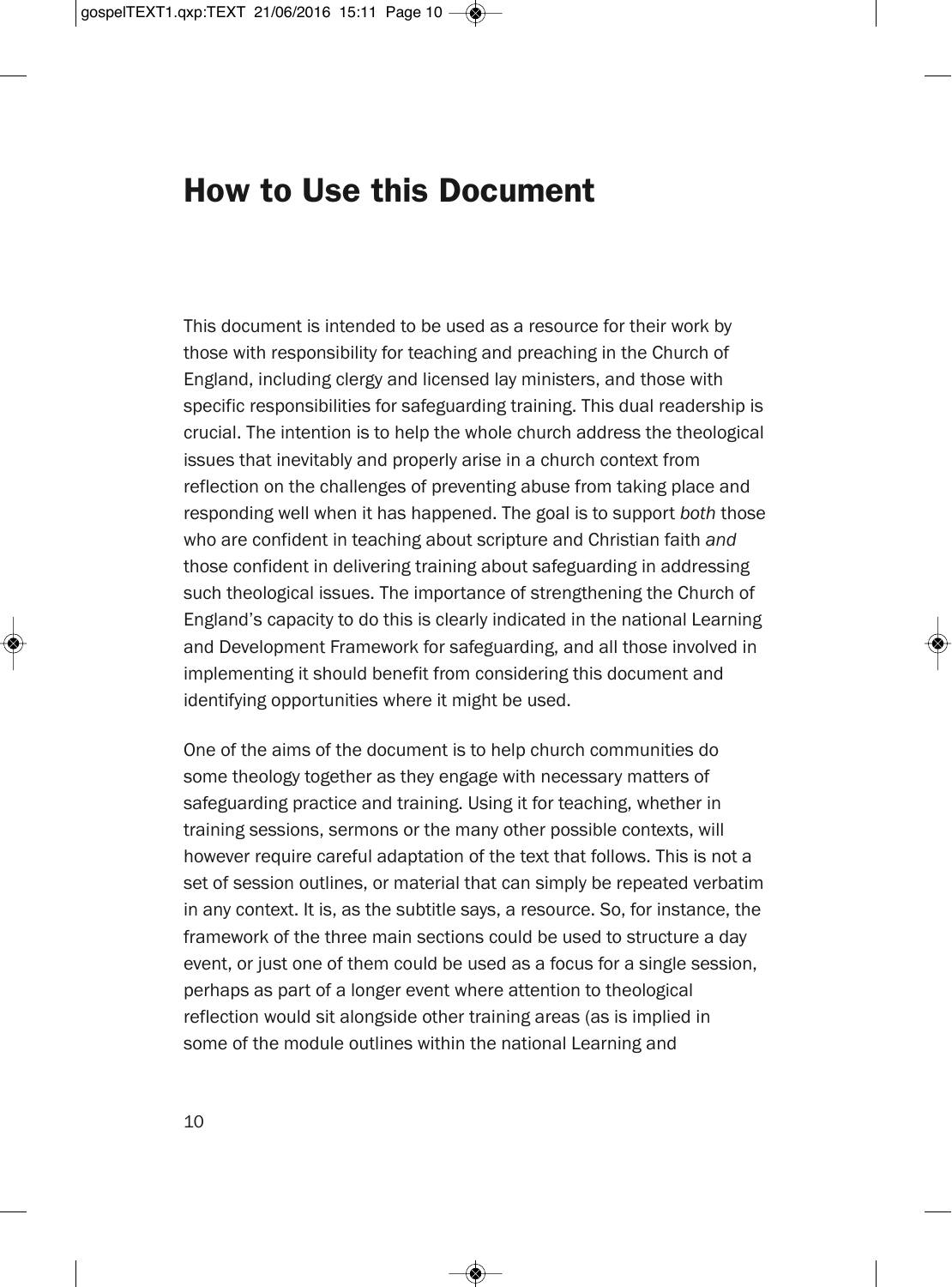Development Framework). As well as the main sections that seek to present theological thinking, there are discussion questions, suggestions for bible study and quotations for reflection. Again, these are likely to need to be adapted for each particular context, or their value may be in prompting others to come up with something more suitable and perhaps quite different.

It is crucial to ensure that all concerned understand that this material is designed to help people think theologically about issues that arise for churches in light of their commitment to following national safeguarding policies and practice guidance (which can be found at https://www.churchofengland.org/clergy-office-holders/safeguardingchildren-vulnerable-adults/national-policy-practice-guidance.aspx) and diocesan procedures. These need to be understood as the essential background for any engagement with the document, including its discussion questions. The relationship between policy and theology is one that may be worth dwelling on in any teaching session. For instance, policy and practice guidance documents set out some crucial parameters for how the Church deals with survivors and also with individuals who may pose a risk, including known sex offenders, and these need to be understood and adhered to. This document complements these and offers an additional resource to help congregations respond to the moral and spiritual challenges potentially raised by safeguarding situations, such as how they think about the relevance of redemption, healing, judgement and repentance. That is theological work – but work that always needs to be undertaken with one eye on the policy guidance as well.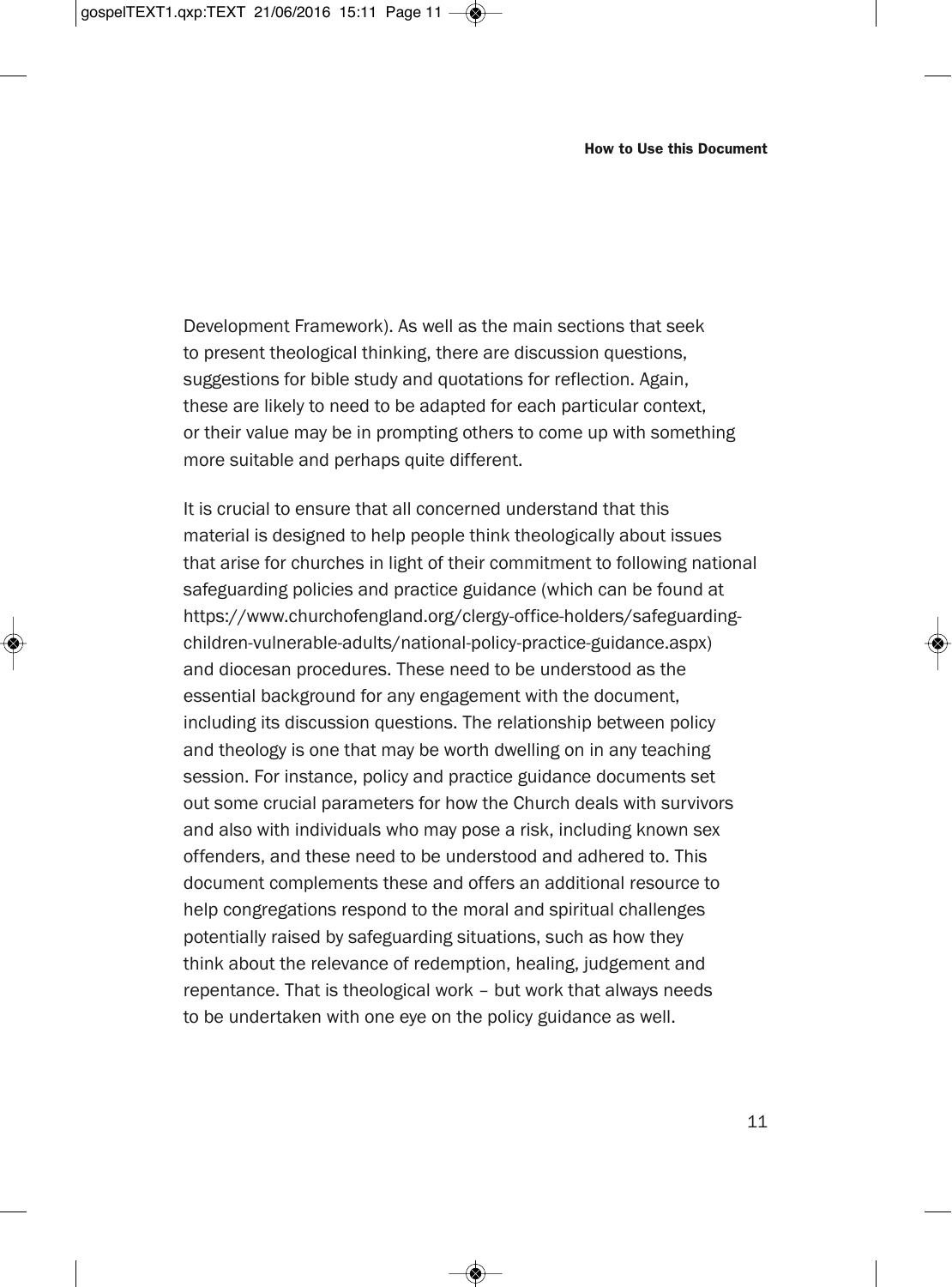Ideally, teaching sessions drawing on this material might be co-led by at least one person with theological training and one person with safeguarding expertise. While that is not essential, if either area of knowledge is weak, care needs to be taken that people are directed towards appropriate follow-up and, if necessary, professional assistance. All who speak in a public context about abuse should be aware of the likelihood of people being present who have suffered abuse themselves and who may have particular needs for support during and after the event itself. Those who hold responsibility on such occasions will need to have thought through how they will respond to people wanting to speak about being survivors of abuse and ensure that information is offered at the beginning of sessions about how individuals can access support. If assistance is needed to advise on this please talk to the diocesan safeguarding adviser as part of planning a session.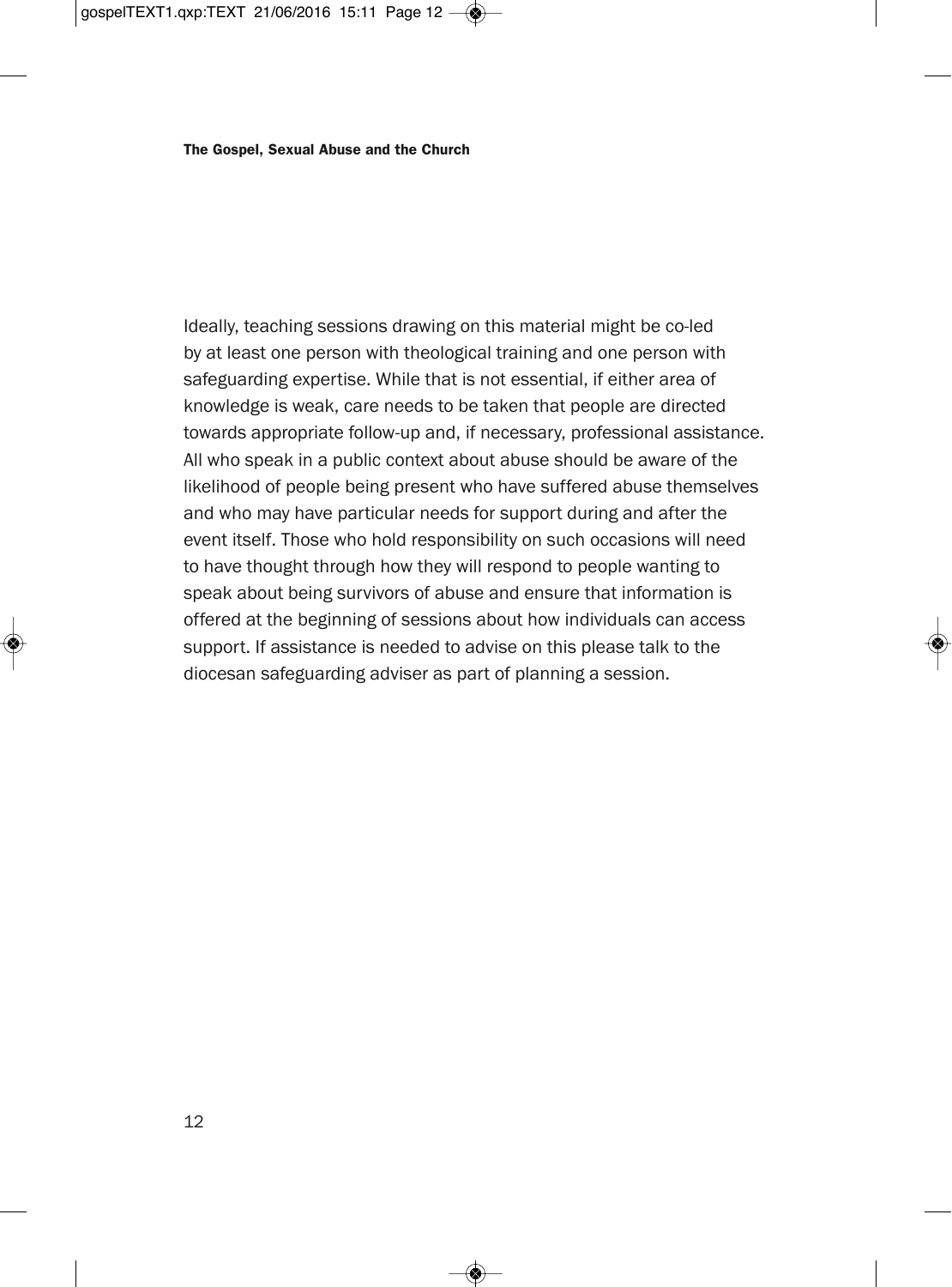# **Introduction**

# **What kind of church should we be?**

There is a gap between the kind of church we should strive to be and the church we see and are, in the face of the evil of abuse of all kinds. These failings require that we must first and foremost be:

• **a repenting and learning church that recognizes past and present failures and the harm they have caused, and seeks forgiveness from those we have failed and from God.**

This will be a recurring theme in what follows and the focus for the Afterword at the end of the document.

We should be:

- **a church where those who have been hurt by abuse find compassion, and people ready to travel patiently alongside them**
- **a church where those who commit abuse are called to face human justice, hear God's word of judgement and repent and believe the good news**
- **a church where all people are welcomed into open and secure communities that make known Christ's reconciling peace.**

The three main sections of the document that follow this Introduction explore each of these statements in turn.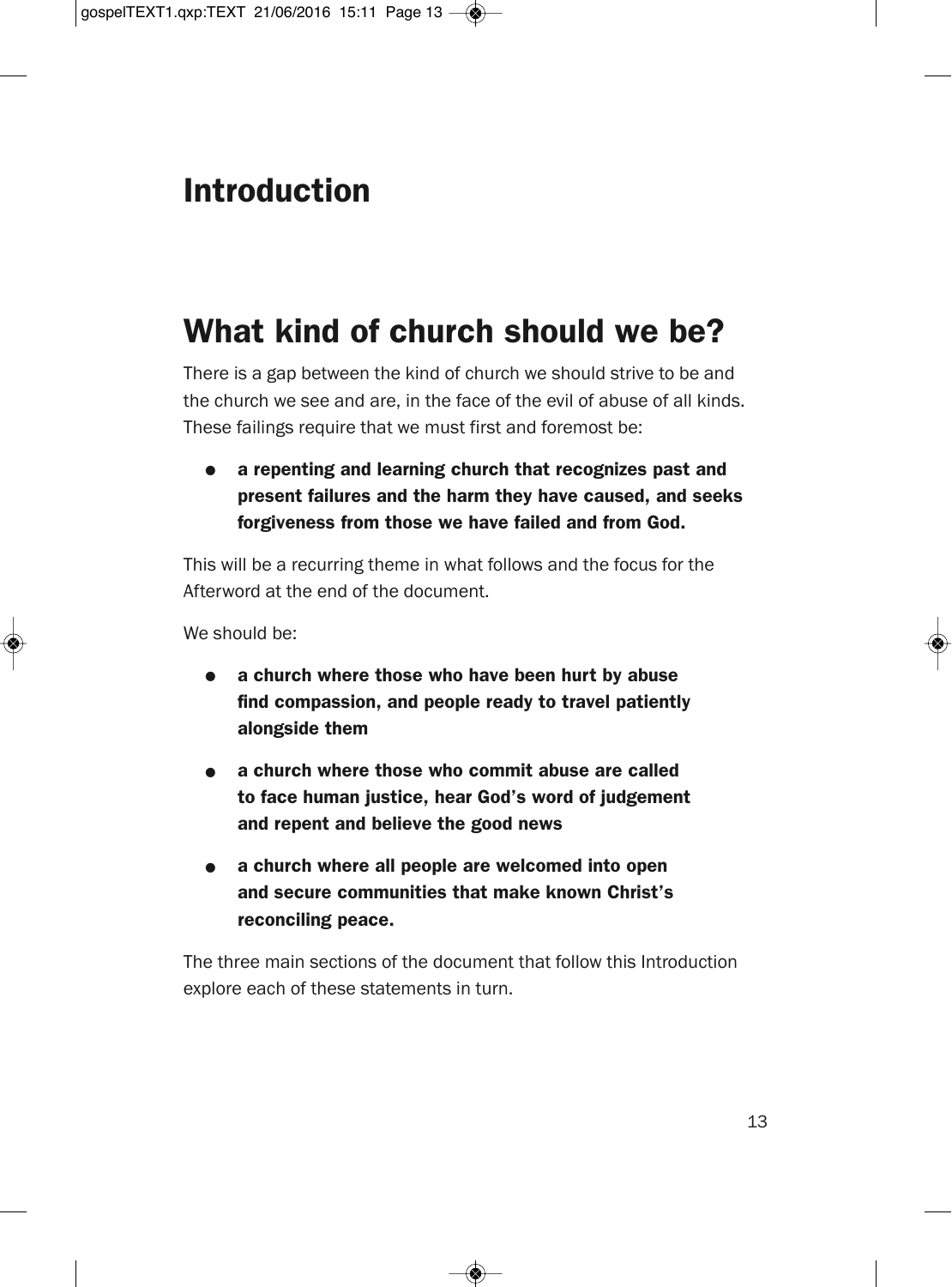# **What kind of church do we see?**

- We see churches, including the Church of England, that continue to do a great deal of very valuable work with children and vulnerable adults, and have made significant progress in developing policies for safeguarding over the past three decades.<sup>2</sup> There are many examples of good practice in particular contexts. Yet we also recognize that this progress has taken a long time, longer than it should have done, and the price of delays has been high for those continuing to suffer from abuse. We know too that there is further work needed in achieving consistent standards across our churches in this area, and a consistent recognition that this matters to us urgently because the violation of a human being who is made in the image of God and for whom Christ died is intolerable.
- We see churches that are still fathoming the depths of past failures in keeping people safe from the harm of sexual abuse and in responding well to people who have been hurt by it.<sup>3</sup> While awareness and understanding of this subject have undoubtedly grown exponentially in recent years, Christian teaching has always held that this is very serious sin. Yet there have sadly been occasions when Christian pastors and leaders have not always treated it with due seriousness. In particular, there have been occasions when they have been more concerned with limiting damage to the church's public reputation – so closely bound up with the conduct of its clergy – than keeping children safe from harm, though they had no reason to doubt which was more precious in the eyes of God. That profound moral misjudgement has in turn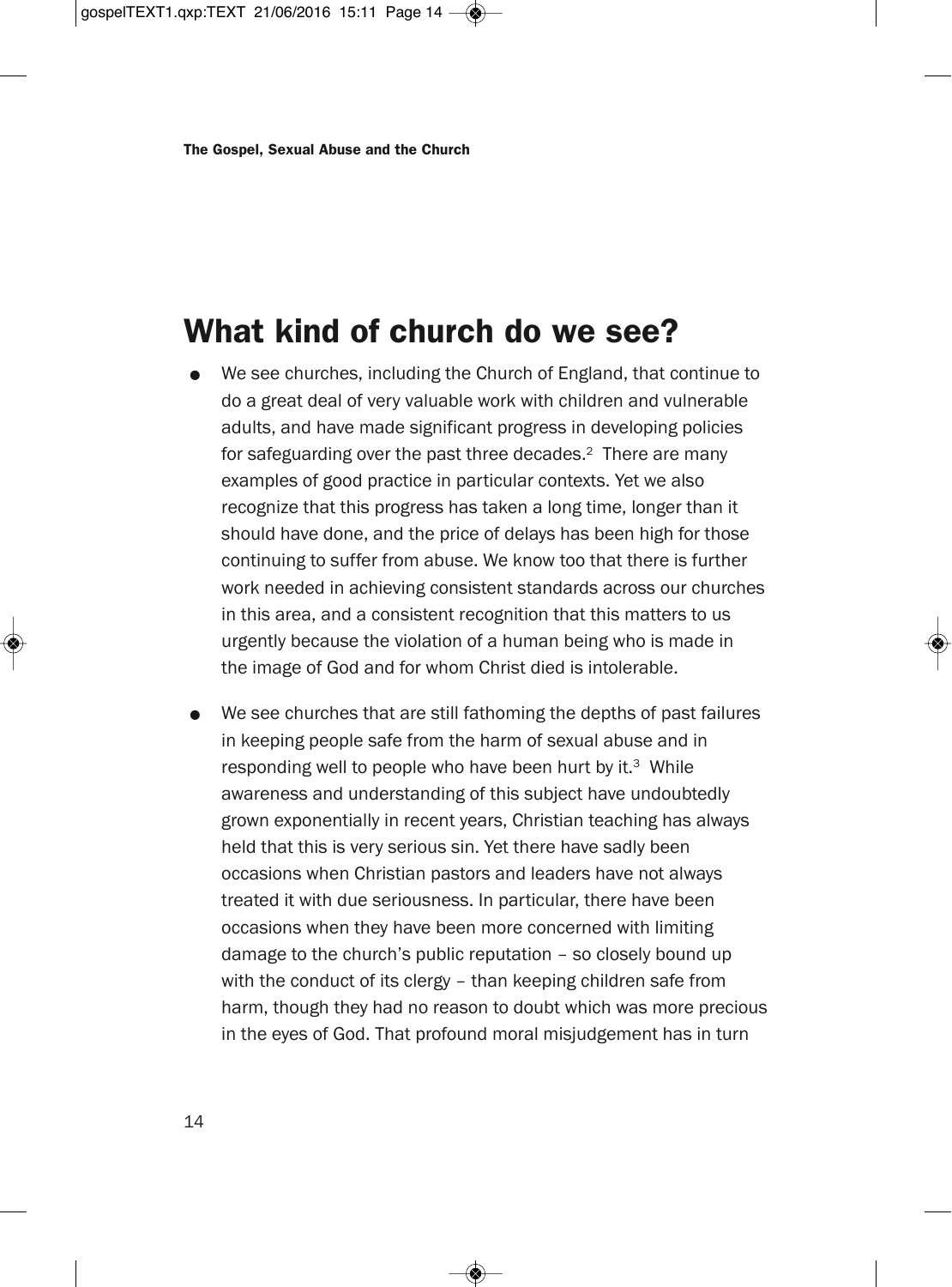shaped an inclination to manage abusers within the closed boundaries of the church's institutional life, rather than seeking to bring them to justice.

• We see churches that are beginning to engage with the vital and demanding task of listening carefully to survivors of abuse and learning from them and with them.<sup>4</sup> One dimension here is meetings by church leaders with individuals and groups. Another is seeking to make sure survivor participation is built into the continuing processes of policy development and monitoring. Alongside all of that goes a commitment to proper pastoral care that recognizes those who have experienced abuse in a church context in particular are likely to need a special kind of 'safe space' to begin to re-engage with the church at some level. Yet we know that we are at the early stages here, and it has taken us far too long to arrive.

#### **What's different about the church?**

Put bluntly, then, we see a church that is at last facing the reality that some of its members, including ordained ministers, have exploited their position of power to use vulnerable people for their own sexual gratification. Moreover, we see a church that accepts it has not always responded to cases of abuse with due care or responsibility, often failing to take full account of the trauma inflicted on victims, including the violation of what is sacred, and failing to appreciate the degree of denial and deception, including self-deception, of perpetrators.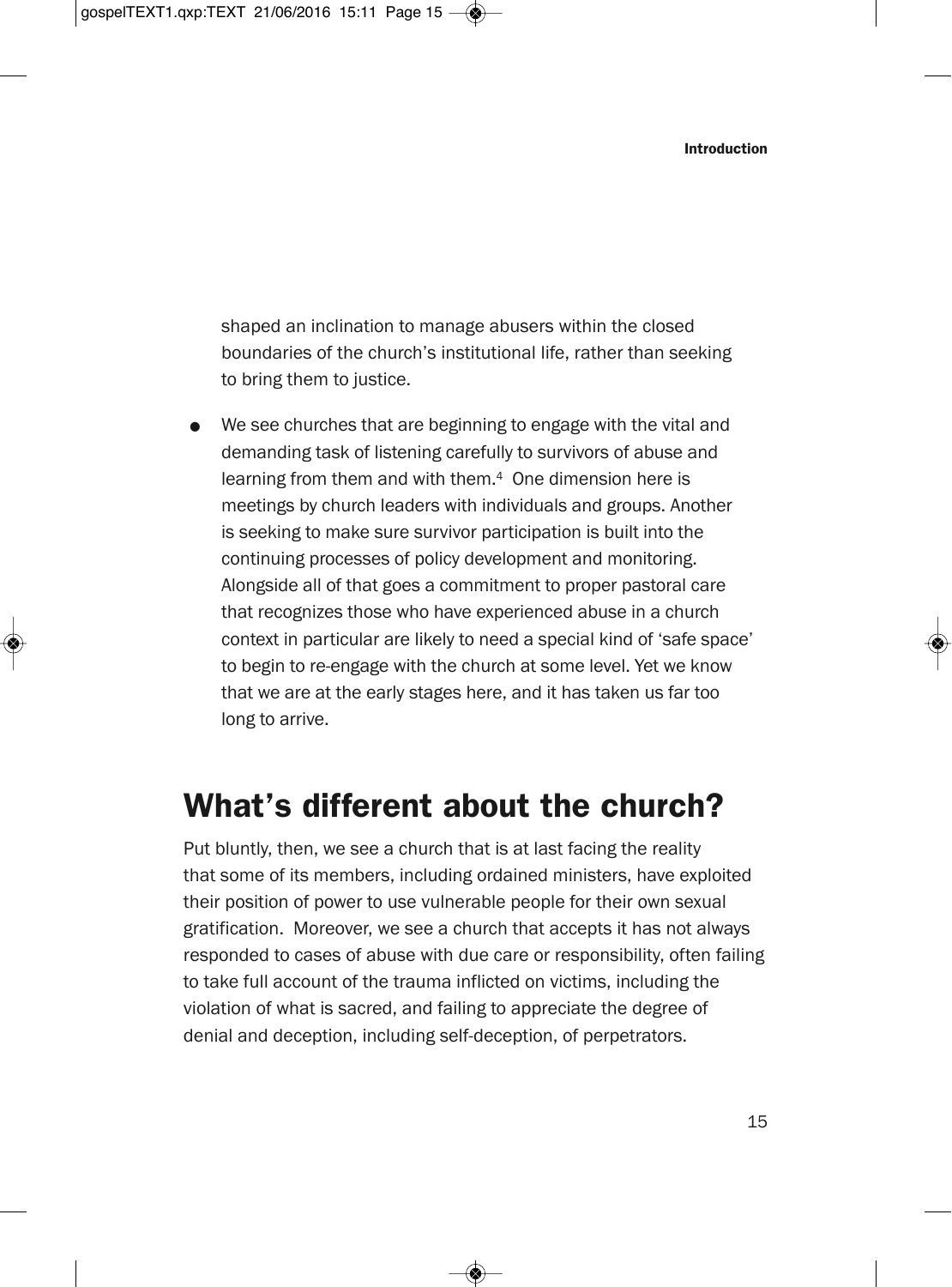In this regard the church is like some other institutions, and it will be investigated with other public institutions by the Goddard Inquiry into historic child sex abuse recently set up by the government.<sup>5</sup>

The church is different however in two ways. First, it is a community committed to holiness. The church receives holiness as a gift from God while also being mindful that its members remain sinners in need of transformation by the sanctifying power of God. Its commitment to welcoming those who have repented of grave wrong-doing into the fellowship of those seeking such transformation therefore goes hand in hand with a commitment to taking all necessary measures to limit the scope for further harm being done within the context of its own communities and institutions, above all to those who are most vulnerable.

Second, the church is founded on the gospel of Jesus Christ within which the ideals and practices of forgiveness and reconciliation feature strongly – if not uniquely among religions. Quite what these ideas look like in the aftermath of the abuse of ministerial power and the betrayal of trust is something that is addressed in the longer, companion document to this one from the Faith and Order Commission, *Forgiveness and Reconciliation in the Aftermath of Abuse.* It is sufficient here to say that the church's responsibility for, and response to, perpetrators does not end when, after due process, they are banned from office, imprisoned or suffer other sanctions. Quite what that responsibility means is not easy to articulate, but it is part of the task of this document to name that issue and help to open up theological and pastoral approaches which are realistic, appropriate and – basically – Christian.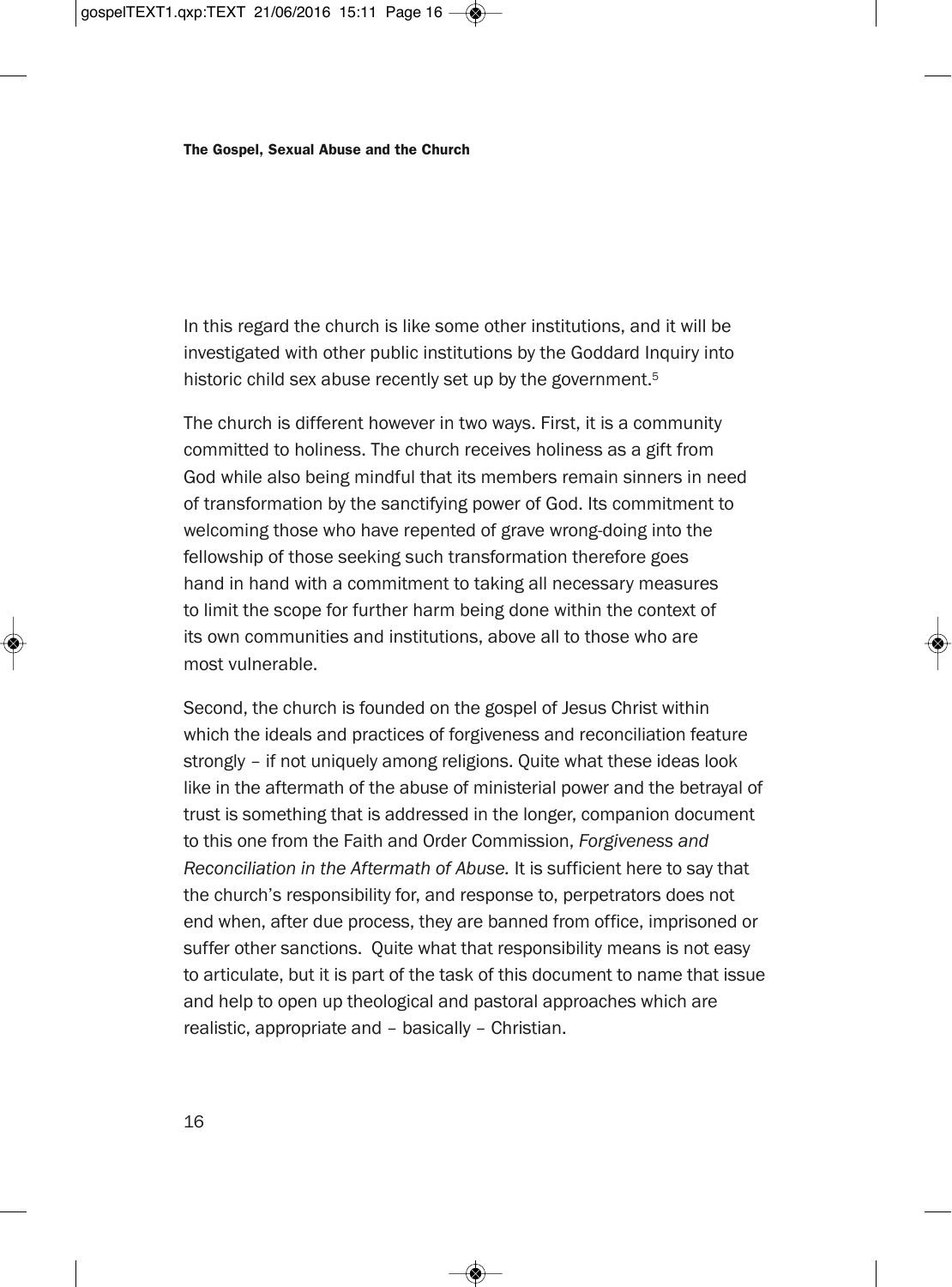### **The purpose of this document**

This document is offered by the Faith and Order Commission as one resource alongside others, including current policies and on-going training, to help the church respond appropriately to the reality of sexual abuse – a reality for which the word 'lamentable' is entirely appropriate and still inadequate.

However, lament, while often part of the story, is never the end of a Christian narrative. While acknowledging the full truth of what we see, how can we become the church we long to be in responding to the past reality and present danger of sexual abuse: a church that lives on earth, here and now, from and for the good news that in Jesus Christ God has overcome the power of sin, evil, injustice and death itself?

The three main sections that follow aim to open up some of the theological issues that arise from commitment to becoming the kind of church we should be. We hope it can be of value to all those who read it, including in particular diocesan safeguarding officers, all clergy and others with pastoral and teaching responsibilities in the church. We also hope that it can provide useful resources for training sessions and study days that bring together people with different perspectives and experiences, some perhaps having a background in theological studies and others having expertise in safeguarding and pastoral care. That could be a PCC or Church Council, or a ministry team, or a discussion group on a training day, possibly with input from a Safeguarding Adviser. We have put some questions and a 'Bible focus' at the end of each section that could be used as discussion starters in such a context, while individuals and groups might also want to think about how they would respond to the quotations that begin each section.<sup>6</sup>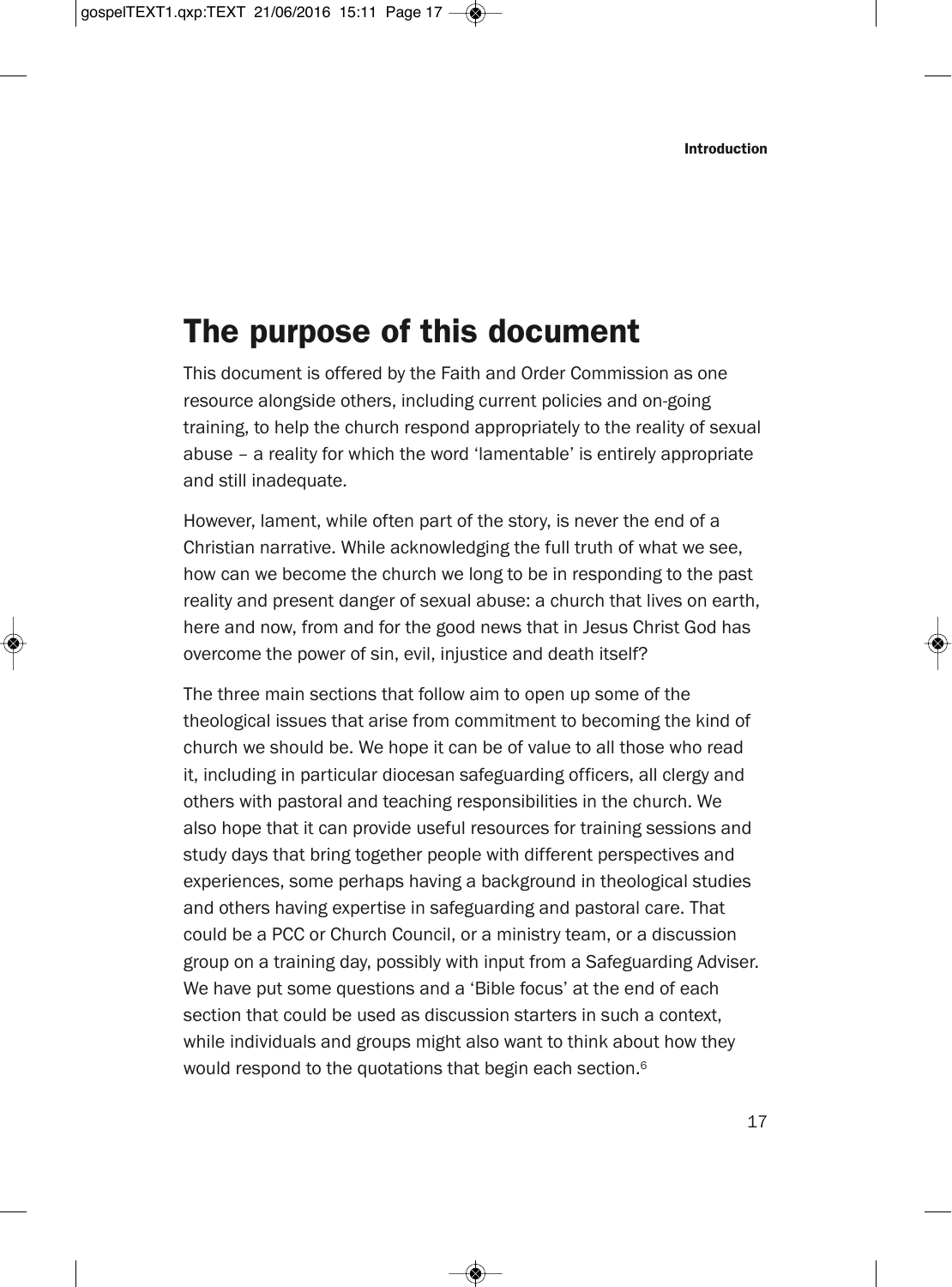## **Section 1**

**We should strive to be a church where those who have been hurt by abuse find compassion, and people ready to travel patiently alongside them**

 *I am still having flashbacks and nightmares about the abuse. I cannot work. I cannot make relationships. Why won't somebody in the Church listen to me?*

Sally, an out-of-work social worker

 *I told my house-group about the abuse, and all they said was 'Just get over it'. I don't know if I can keep going to that church. They don't realize how long it all takes.*

Jade, a student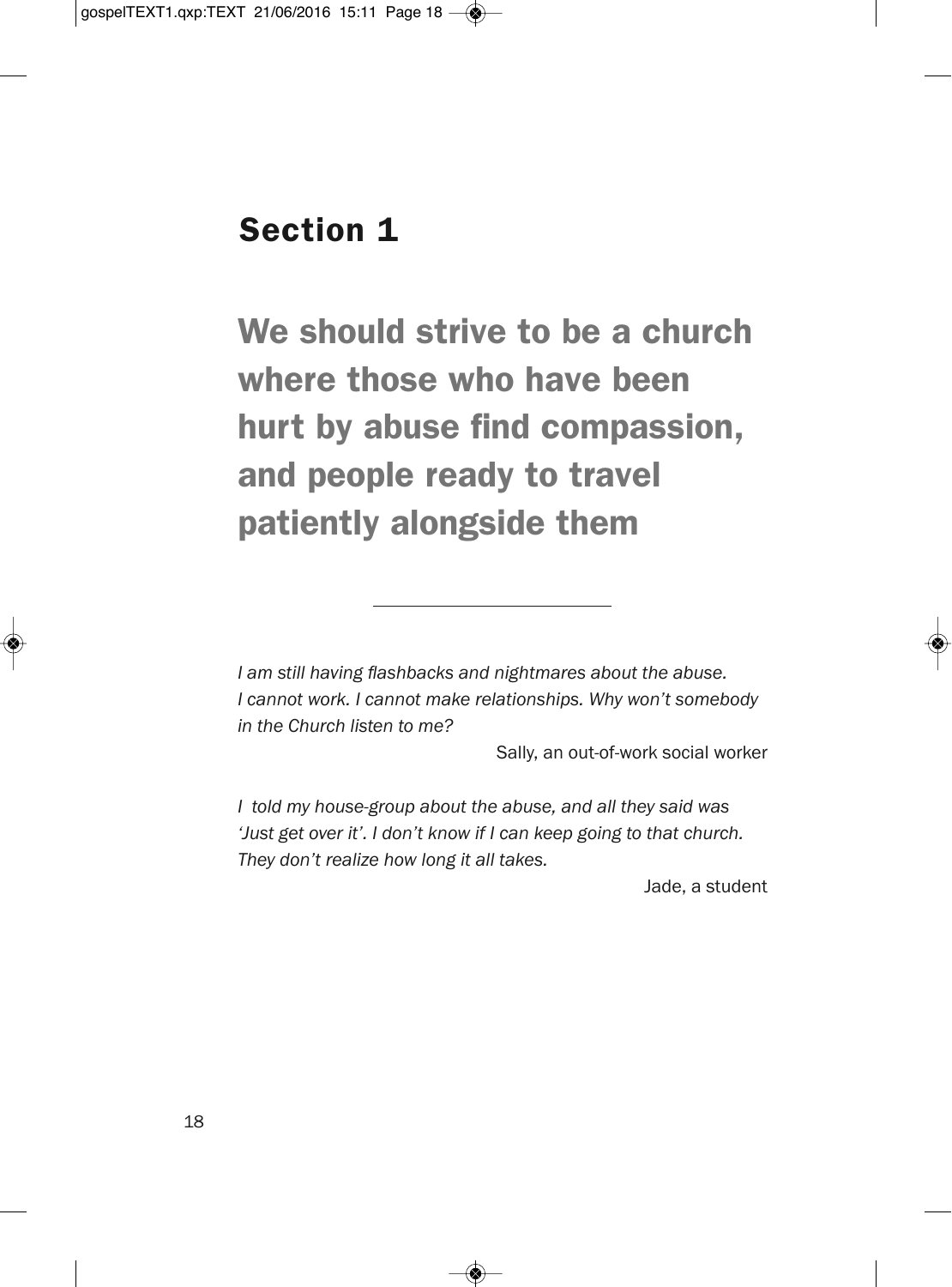#### **Church in the experience of survivors of abuse**

Surely our churches are places where people are accepted with love and compassion, especially if they have been hurt and are suffering pain? Yet one of the things that has been learned from listening to survivors of abuse is that churches do not always feel like 'safe enough' places for them. For many people who have experienced abuse, there are general issues around being in public places that would also apply elsewhere: preferring to have one's back to the wall, or to a pillar, or being near a door, for instance, and reticence about physical contact with strangers. The routine language, smells and imagery of church services, and some of the accepted practices, such as the expectation to kneel at the altar rail, may themselves trigger painful levels of emotional disturbance.<sup>7</sup>

That is not the end of the story, however. Church communities are known to be attractive to those who commit or have committed acts of sexual abuse. Some people have been sexually abused by those who work for the church and carry authority to represent it. Such profound abuse of a position of trust is bound to affect the abused person's capacity to experience any kind of compassion from the church. Church institutions are known to have been guilty of inaction and collusion when made aware of allegations of abuse, including abuse by church officers. If churches are to be safe enough places for survivors of abuse, they need assurance that this has changed. They need to know that clergy and other church officers are not reluctant about attending training and implementing safeguarding policy, or inclined to disbelieve survivors as fantasists or minimize their needs for healing and recovery.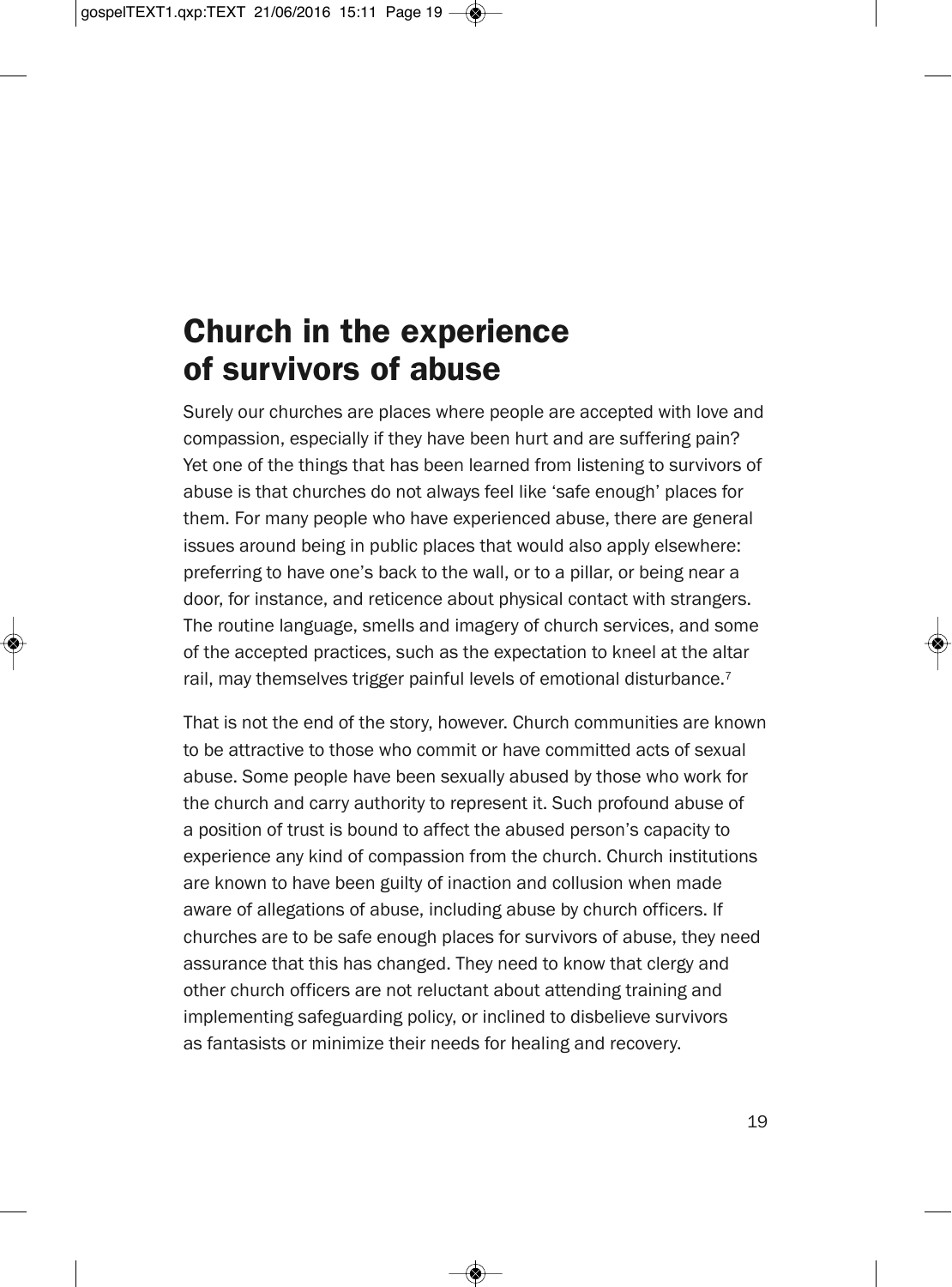These attitudes add to the burdens of false guilt, shame and sense of responsibility which many survivors already feel, reinforce the abuse they have suffered in the past and are utterly disastrous for rebuilding confidence in the church and creating the kind of trust that can allow the gospel to be shared.

## **Abuse, trauma and identity**

People are affected by abuse in different ways. It may take many years, indeed decades, before someone who has been hurt by abuse can acknowledge to themselves and to others in full consciousness the wrong done to them.<sup>8</sup> Once that first step has been taken, there is then likely to be a further process taking many years before something like healing and restoration can be said to have occurred. Indeed, for some it may seem that point never really comes at all, while for many it will always feel precarious. Part of the picture here is the nature of trauma, which has been widely studied in recent years. Deep, vicious damage done to people, physical or psychological, often the two bound together as in torture as well as sexual or domestic abuse, has a very long timescale for recovery. Indeed, one of the amazing things is that recovery does, in many cases, happen: human beings have an astonishing capacity for resilience in the face of the most terrible trauma.9 What does not happen, however, is that people just 'get over' experiences of this kind. There is a process, a costly journey, that needs to be undertaken. It takes time and, in most cases, patient companionship – a working alongside and 'with' the survivor.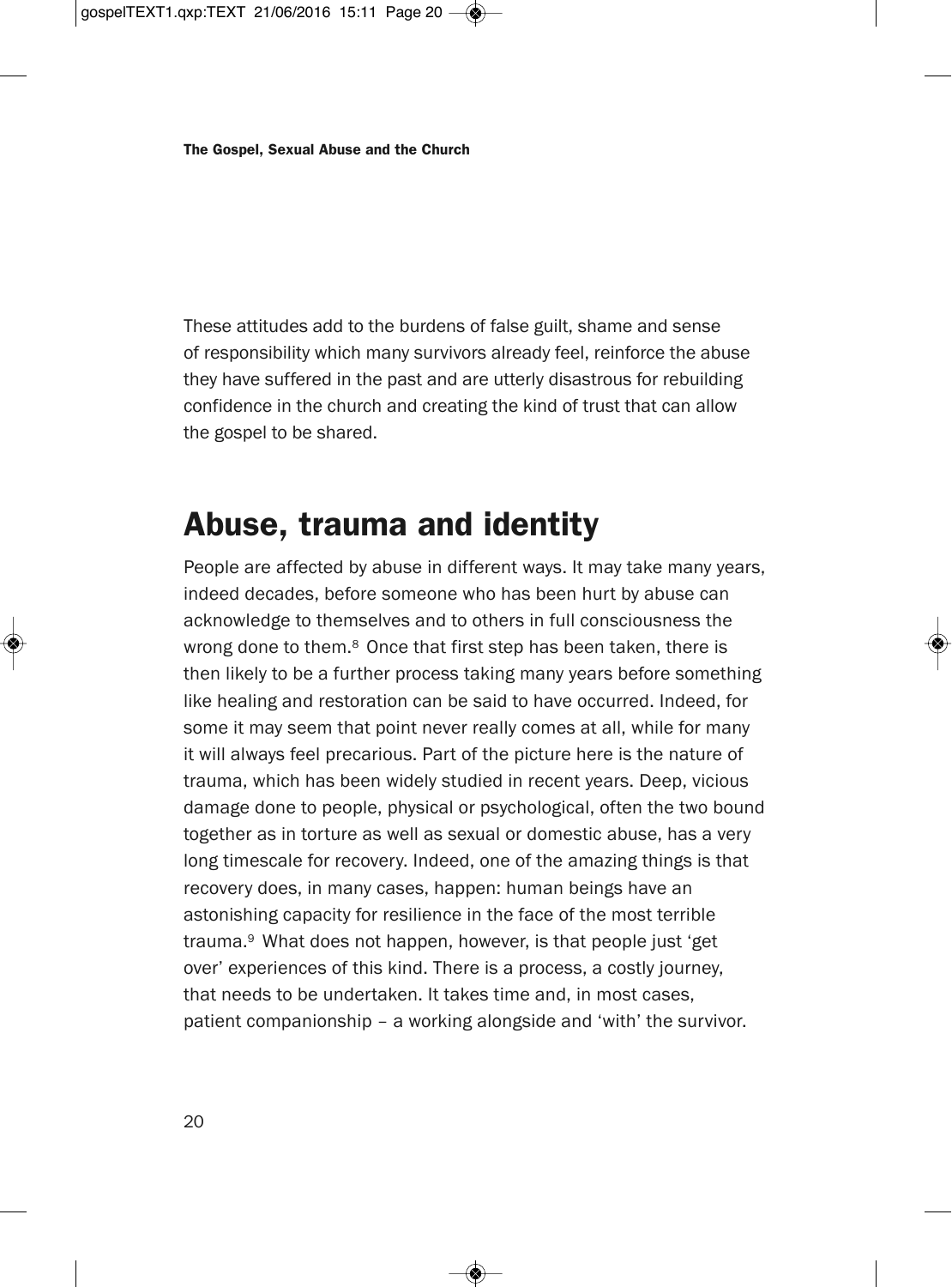There may also be a further dimension here that relates to the specific character of sexual abuse. In an influential study, Alistair McFadyen analysed what might be happening in the sexual abuse of children that renders it so profoundly harmful. His answer was that there are particularly far-reaching ways in which suffering sexual abuse damages the formation of identity for the child: that deep sense of who I am in relation to God, self and others.<sup>10</sup> Using more conventional psychological terms, others would describe overwhelming emotions of shame and guilt that leave those who have experienced abuse feeling that they are somehow responsible for what happened: it was because there is something fearfully bad about them that this fearfully bad thing happened to them. Indeed, the perpetrator may deliberately seek to inculcate such feelings in the victim, draining their inner resources for resistance in the present and for recovery in the future.

#### **What does the church have to offer?**

What is the good news that the church has to offer in this context? It is not that it has the ability to dispense some kind of miracle cure that can short-circuit the normal, painful, slow processes of healing. This is not to deny the power of God to do things that exceed our understanding, but Christian leaders and groups that think they can deliver people from the effects of being abused may well end up compounding them, not least by blaming the victim who fails to respond to their misguided treatment. Yet the church does have confidence that in Christ, evil is overcome, light shines in the darkness and death has been robbed of the final word. That confidence should give Christians the strength, courage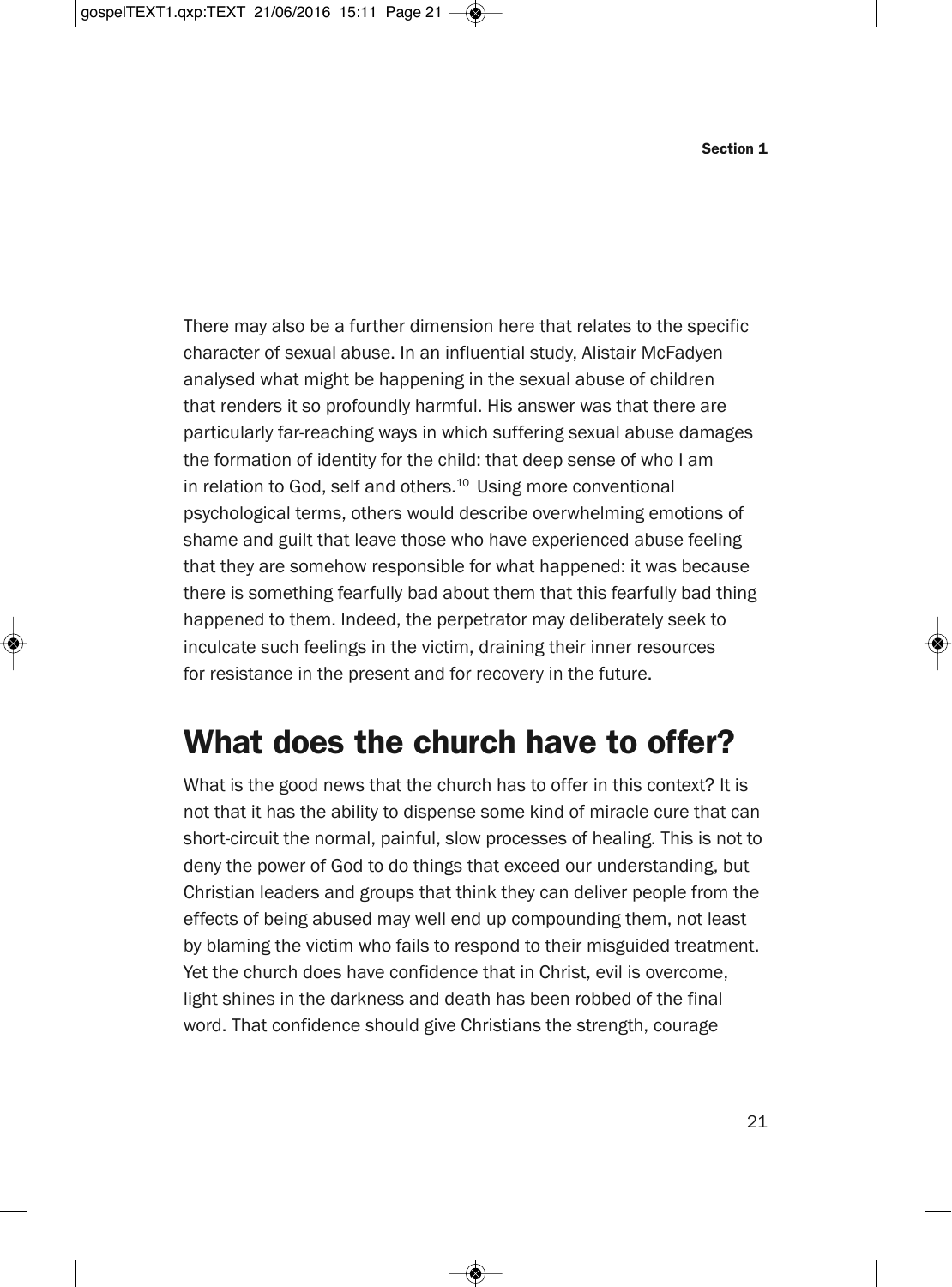and patience to be with survivors in the dark places through which they are likely to need to travel on the journey of healing. It should make them prepared to work – through listening, study and prayer – at finding the right words at the right time that can enable those who have been hurt by abuse to hear God's word of life. It should above all help them to wait, to wait on God's good time to bring God's gracious plans to fulfilment, with those whose lives have been scarred by human evil.

*Possible questions for discussion in relation to your own church context:*

- 1. How can your church become 'a church where those who have been hurt by abuse find compassion, and people ready to travel patiently alongside them'?
	- What is the national or diocesan guidance that needs to be taken into account in responding to this question?
	- Which biblical passages and key words for Christian teaching might be particularly relevant?
- 2. What responsibility do you have as a church community to identify and address those aspects of your common life that those who have experienced abuse may find difficult or distressing?
- 3. How do we speak of healing to those who have suffered trauma, when we have no 'cure' to offer or professional expertise of our own?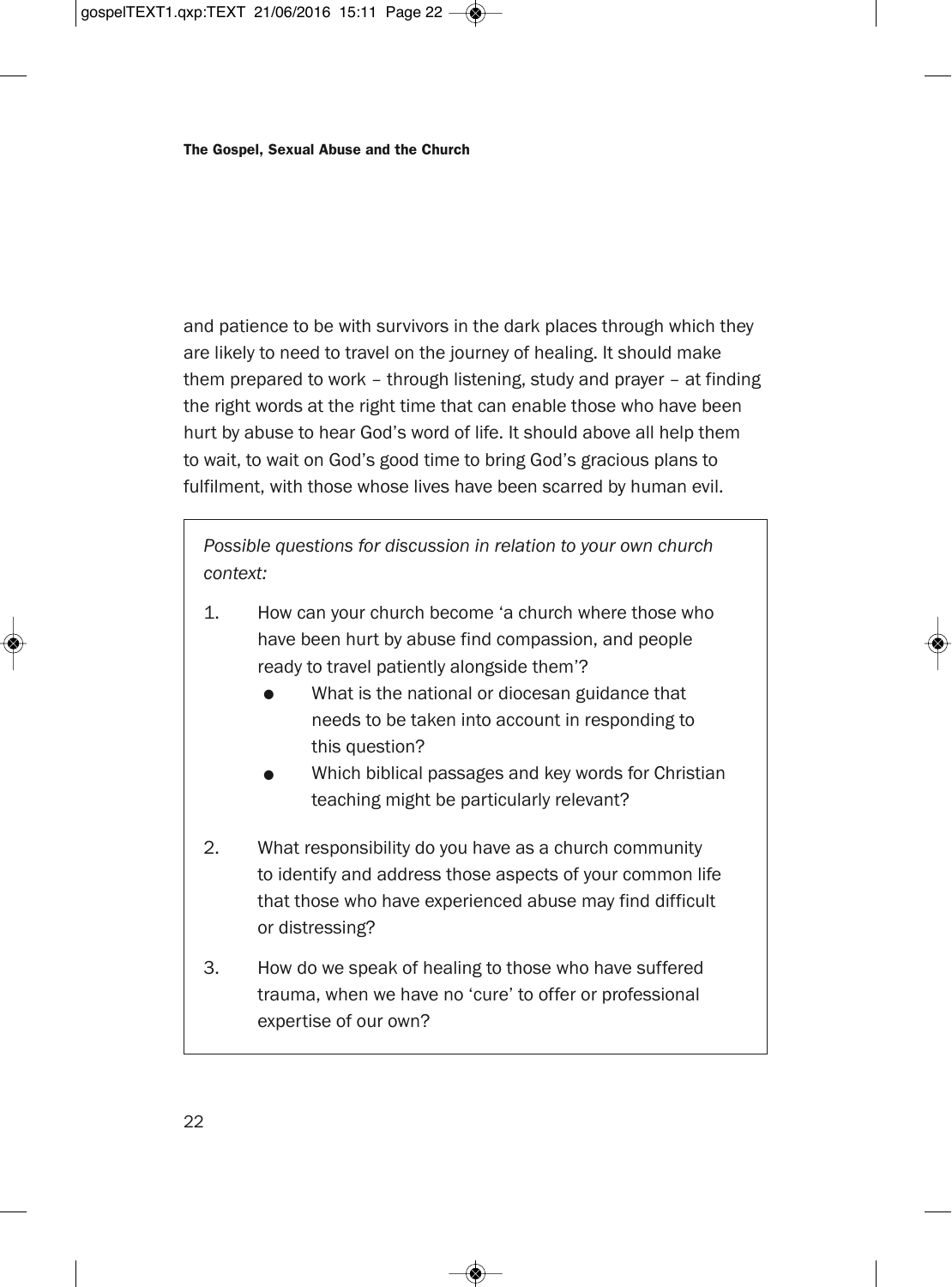4. How does what happens to us affect who we are? Can you share any personal examples of experiences that have 'formed' you powerfully in either positive or negative ways? How might they make a difference to the way you hear the gospel message?

#### **Bible focus**

*Read Psalm 88*

- **✦** How do you 'hear' this passage from Scripture in the light of what you have read and what you have been discussing?
- Many psalms move from lament to thanksgiving (e.g. Psalm 22), but this one seems to stay with lament from start to finish. How can we make space for it in our prayer as Christians?
- **✦** How do we make space in our church community for people who may not find it easy to join what some think of as 'normal' worship as they struggle with profound pain?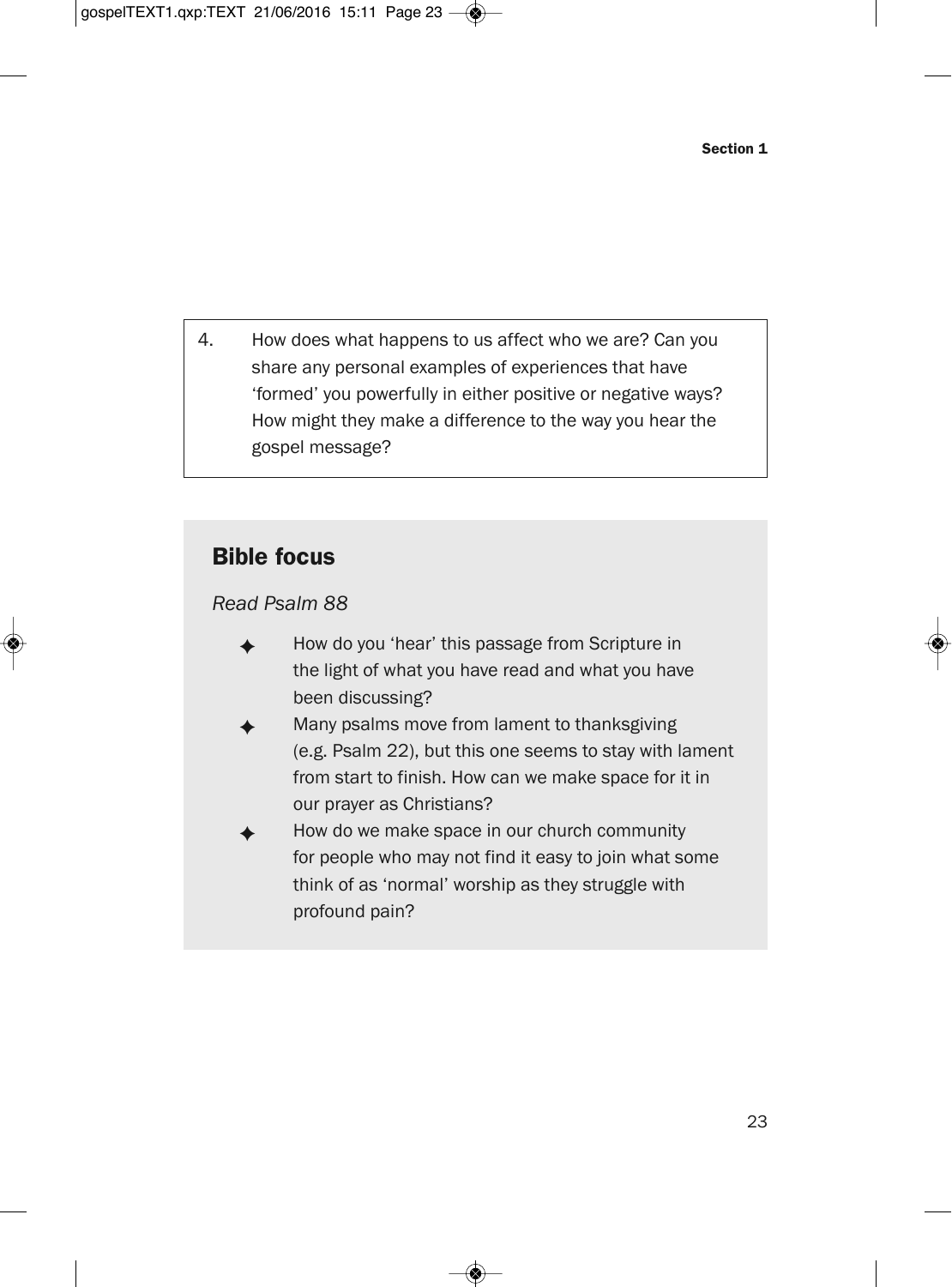## **Section 2**

**We should strive to be a church where those who commit abuse are called to face human justice, hear God's word of judgement and repent and believe the good news**

 *Churches are a soft touch: they are so trusting. You just have to say I have taken Jesus into my heart, and they believe you.*

Gary, a convicted sex-offender

 *I told the bishop about the priest who sexually abused me when I was an altar boy. The bishop offered me counselling; what I wanted him to do was something about the priest who still has altar boys.*

Robert, a vicar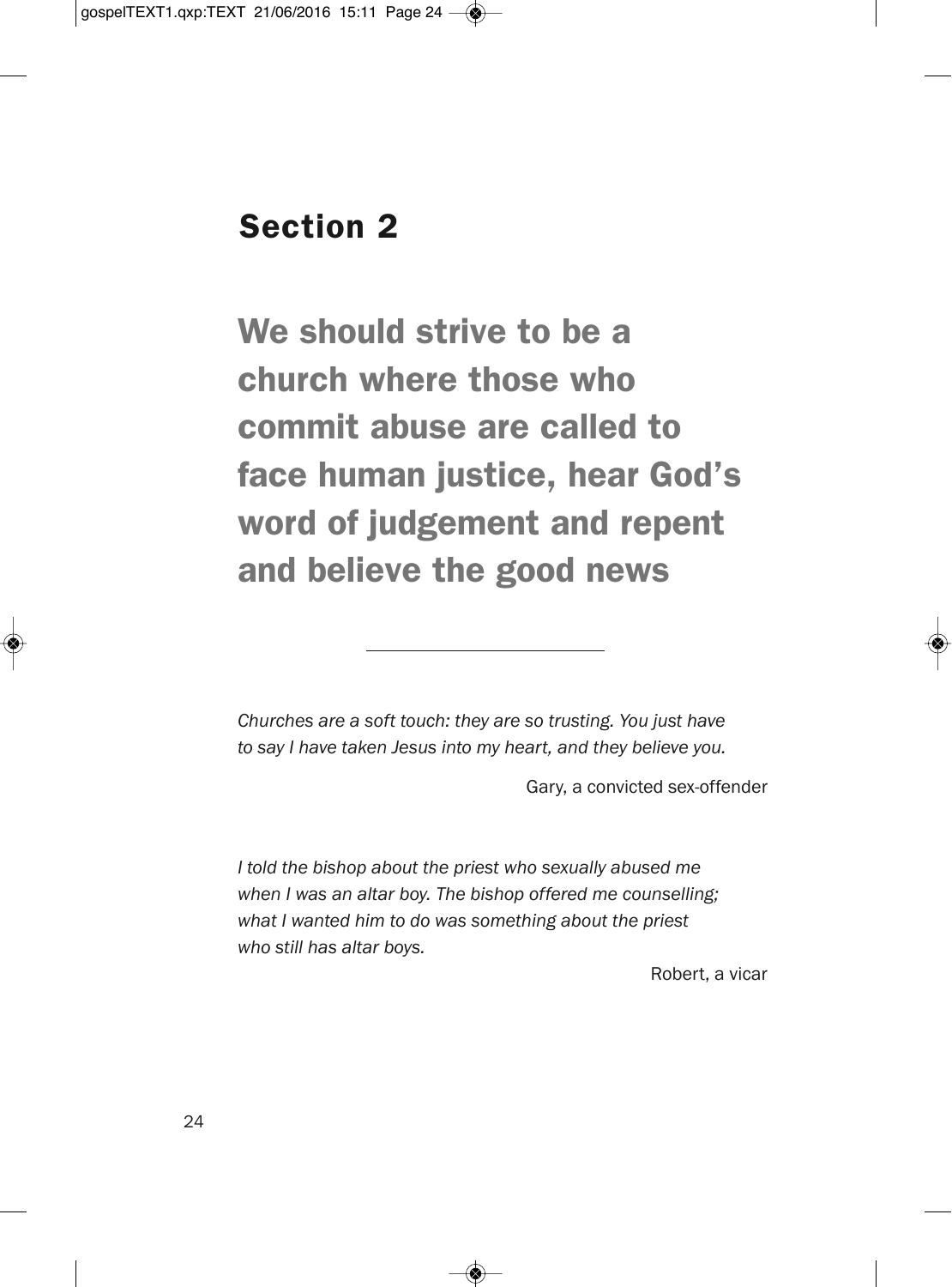# **Abuse and repentance**

The church is a 'school for sinners', not a club for the righteous. If it has no room for sinners, it can hardly be faithful to the one it claims to follow. When Jesus was criticized for going to the home of a tax collector, for example, he said, 'I have come to call not the righteous but sinners to repentance' (Luke 5.32). Yet seeking to engage those who have committed the sin of abuse asks some searching questions of church practice and teaching with regard to repentance.

Studies indicate that for those who overcome the many inhibiting forces against putting fantasy into action and who engage in the sexual abuse of children, there is likely to be a continuing draw that will not be easy to resist where external circumstances do not prevent the opportunity.<sup>11</sup> Treatment programmes for convicted sex offenders tend to operate with a 'multi-factorial' model that addresses the diversity of motivations and circumstances that combine when people commit such crimes (with 'sexual interest' appearing as only one of these). Such programmes recognize that unless the relevant factors for the particular individual are addressed, re-offending is likely whatever good intentions the perpetrator may declare. Even if these factors are given serious, focused attention, the likelihood only diminishes rather than disappearing. In such a context, what does repentance look like, and how would we know it is 'real'?

# **New life?**

It is clear that when the phenomenon of widespread child abuse began to come to public attention, churches at local, national and international level were sometimes reluctant to concede that they needed to take the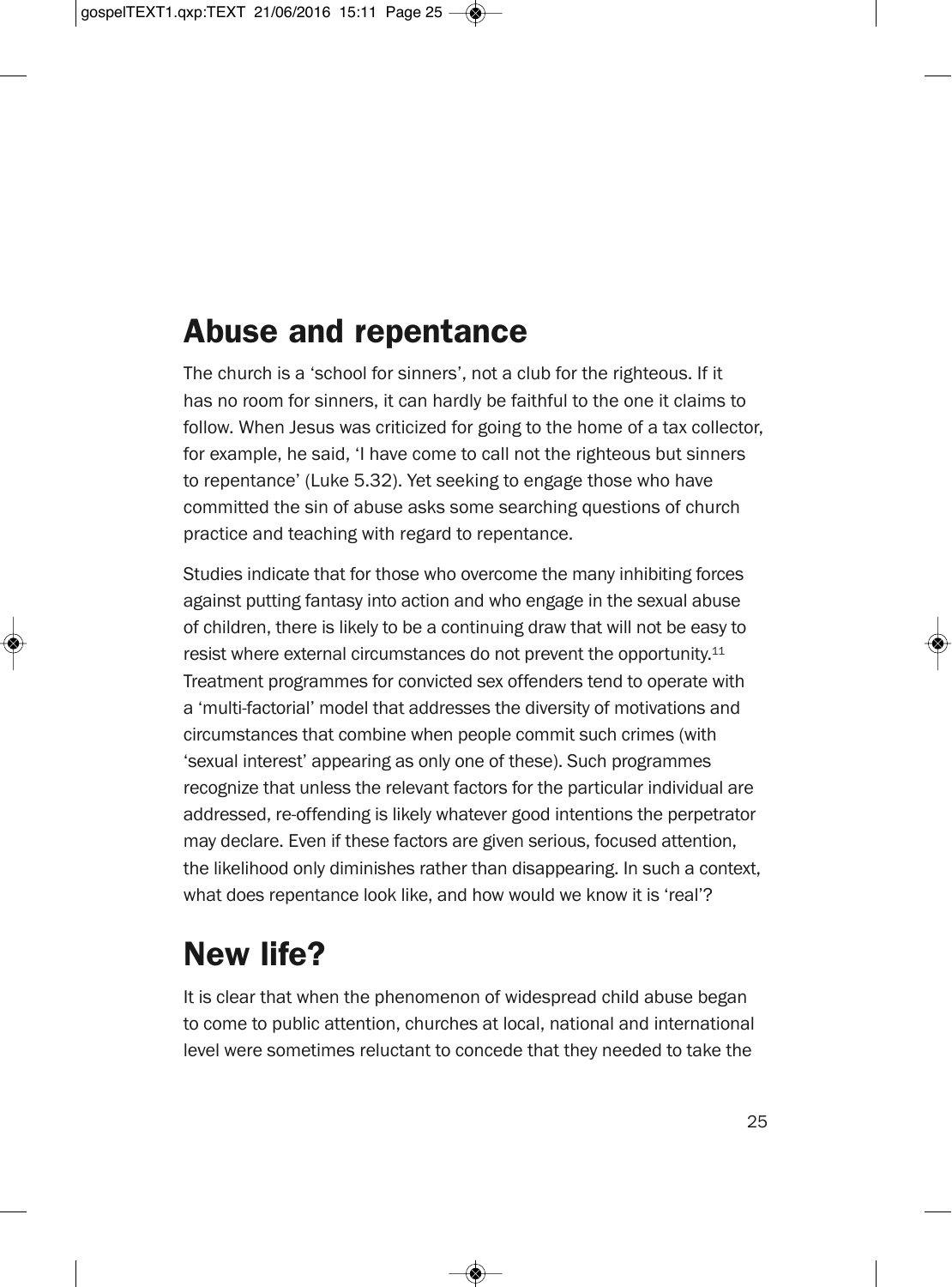same stringent safeguarding measures as other institutions. Various factors were at work here. Some people just did not want to accept that clergy and other church members perpetrated sexual abuse. Alongside that in some cases was an inability to conceive that someone who adhered to the Christian faith – indeed may have been of apparently exemplary devotion – could be repeatedly drawn to activity so profoundly wrong. Mainstream Christianity has never denied human sinfulness, but it has also wanted to claim that the new life of faith in Christ sets us free from sin's power. Can people who appear to be really serious about living by faith still get drawn into such grave wrongdoing? McFadyen's study, referred to above, is helpful here. It explores the difficult terrain of how committing abuse distorts the will of the abuser – their capacity for free decision-making and action – in ways that also distort 'the core of personal identity'.12

At the same time, the church remains a community of witness to the resurrection of the crucified one: resurrection that means none of us needs to be forever bound by our sins, however terrible they may be, because God gives life beyond the death our sins carry with them. The good news is that in Christ our sins do not define us, for 'your life is hidden with Christ in God' (Colossians 3.3). The church needs to be a place where all find the space to begin to inhabit this new life, mindful that it sings the songs of David and reads the letters of Paul, both of whom had committed serious sins of which they later repented. It is therefore imperative that the church resists the powerful tendency in contemporary society to shun and dehumanize those who have been convicted of sexual abuse – to heap abuse, in a different but not wholly separate sense, upon their heads with the more or less explicit desire that it would overwhelm them. The church has to wrestle with hard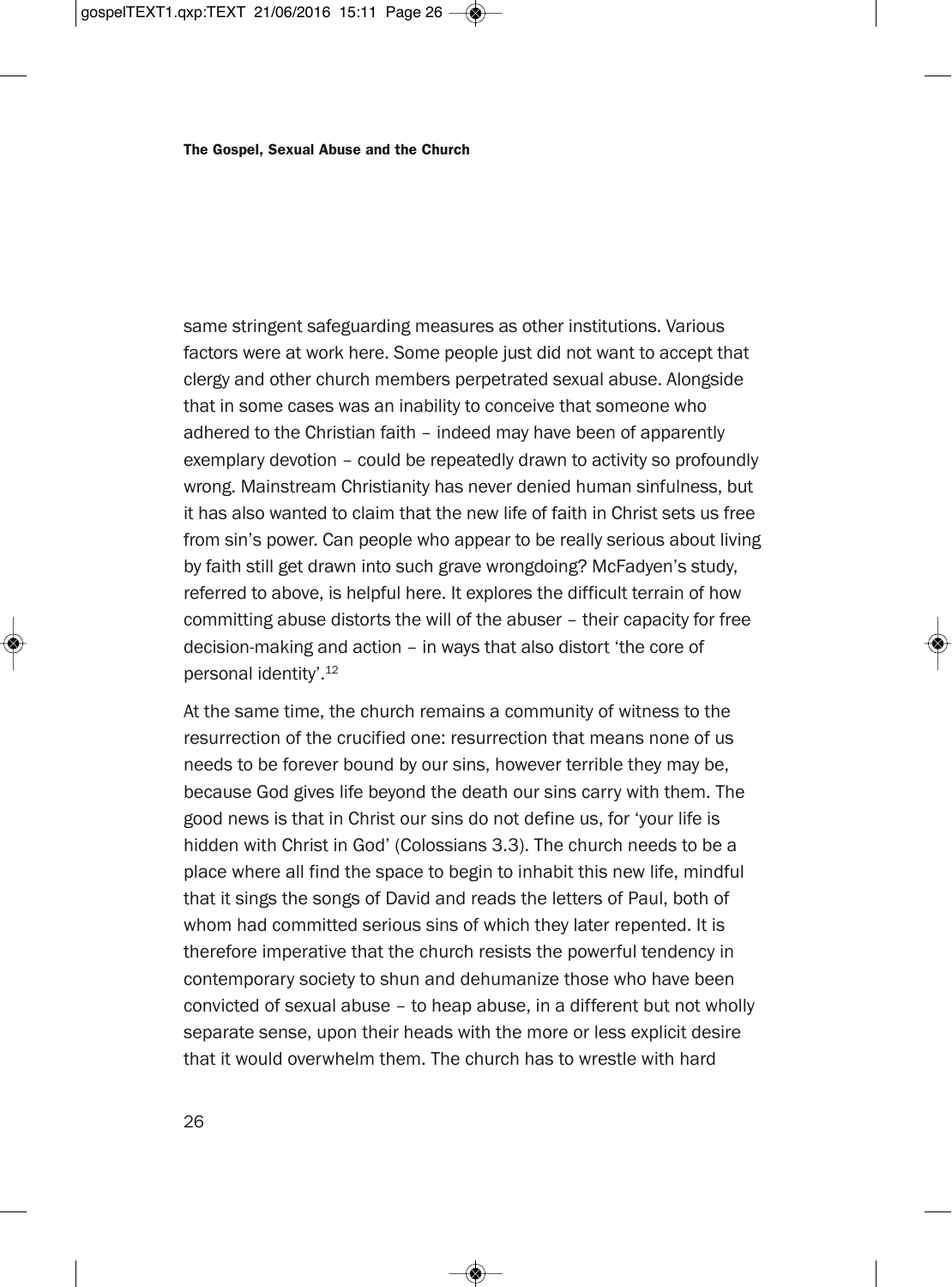questions about how to treat church members and church workers who have been guilty of abuse, for it cannot simply close its doors to them, and about how to speak to those who may have greatly valued their ministry and companionship in discipleship. The call to repentance is a call to turn to life and share in God's kingdom, not a summons to endless punishment inflicted by others or even oneself.

# **Judgement and justice**

Repentance leads to life, but it begins as a response to God's word of judgement. It may seem unnecessary to underline God's judgement on abuse, but it is important to be absolutely clear about the seriousness needed here. Jesus said to his disciples, 'If any of you put a stumblingblock before one of these little ones who believe in me, it would be better for you if a great millstone were fastened around your neck and you were drowned in the depth of the sea' (Matthew 18.6). Too often in the past, Christians have let concerns about managing reputational, financial and legal risk suppress their consciousness of God's judgement on those who have done terrible harm to children and vulnerable adults. By doing so, they have exposed the institutional church to the judgement of God for its failure to deal with such manifest evil.

The psalmist imagines the whole world rejoicing because God 'is coming to judge the earth' (Psalm 96.13). God's judgement is good news because it promises the restoration of justice in human relations, without which there can be no peace. Seeking justice is not the opposite of love: it means striving for the right relationships within which human beings can flourish. The hope of Israel is for life in the land where 'Steadfast love and faithfulness will meet; righteousness and peace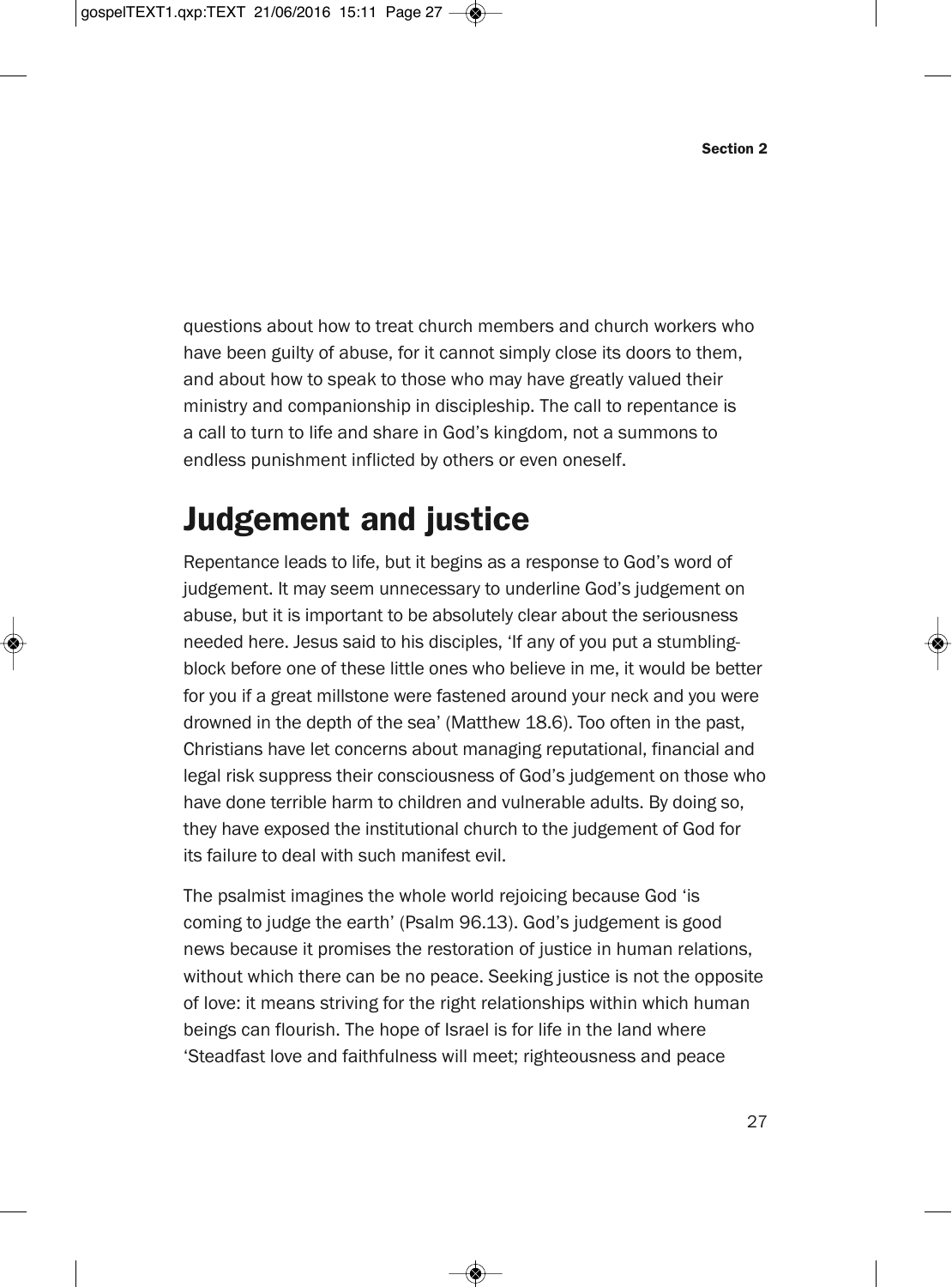will kiss each other' (Psalm 85.10). The cross of Christ speaks of the depth of divine judgement and the depth of divine love, united in the act of divine salvation.

It is a vital part of our life and witness as a church that we cooperate and collaborate with the judiciary and the police in every way to ensure that all abusers are subject to human justice as this is commonly understood in our society. The tendency in some circumstances to deal with abusers solely within the framework of the church's own internal processes and practices, and to shield them from public accountability and judicial process, represents a very serious error of judgement. The ongoing discussion within the Church of England about how disclosure of abuse in the context of the confessional should be dealt with has posed some sharp questions here. While the answers remain under consideration, it is clear that the church should never separate the ministry of God's word of mercy and judgement from striving for justice in human relationships.

*Possible questions for discussion in relation to your own church context:*

- 1. How can your church become 'a church where those who commit abuse are called to face human justice, hear God's word of judgement and repent and believe the good news'?
	- What is the national or diocesan guidance that needs to be taken into account in responding to this question?
	- Which biblical passages and key words for Christian teaching might be particularly relevant?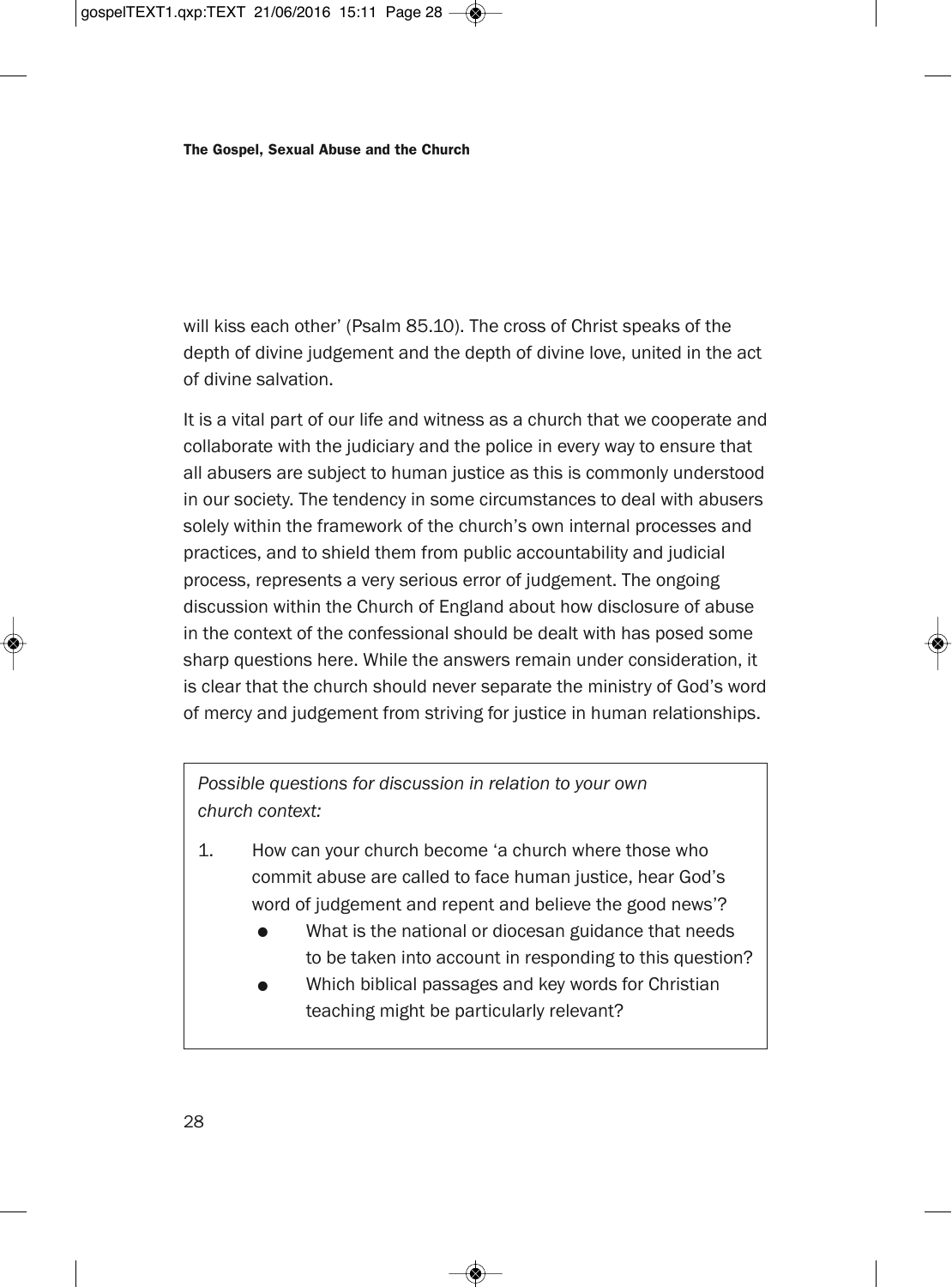- 2. What would be the likely reaction in your church community to the discovery that a regular worshipping member of the congregation was on the sex offenders register? As well as wanting to follow church policies and procedures very carefully, what difference would believing in God's good news make to your response to the situation?
- 3. What does true repentance look like? Is it a journey? If so, why do we sometimes seem to be able to travel the full distance, but sometimes find ourselves apparently unable to make much progress?

#### **Bible focus**

*Read Luke 19.1-10*

- **✦** How do you 'hear' this passage from Scripture in the light of what you have read and what you have been discussing?
- Jesus shocked and alienated those who might have been his supporters by the way he related to people regarded as notorious public sinners. What might it mean for us to follow him here?
- What is the relationship between welcome, repentance, restitution and salvation in this passage?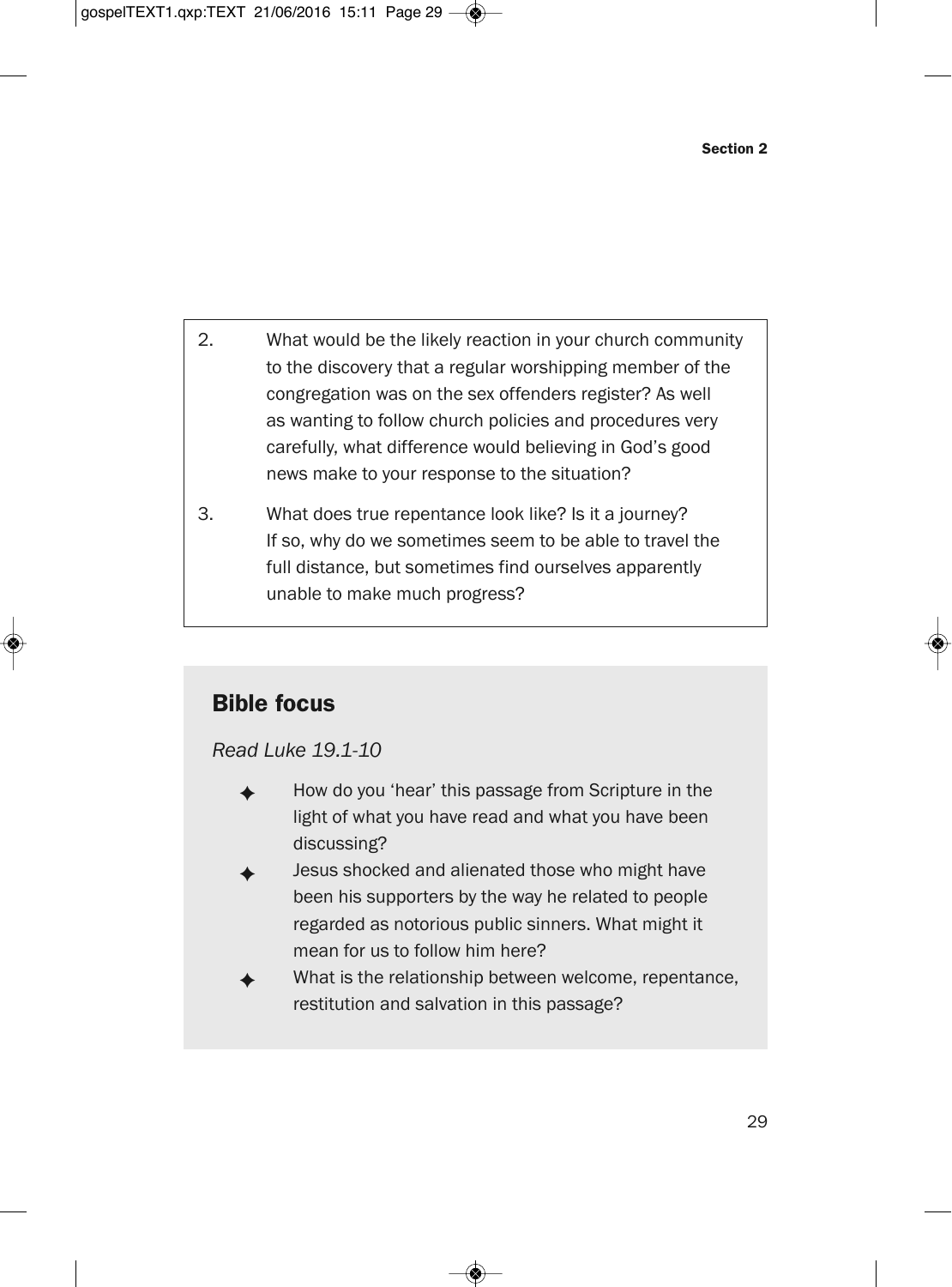#### **Section 3**

**We should strive to be a church where all people are welcomed into open and secure communities that make known Christ's reconciling peace**

 *My friend went to a group of about sixty Christian survivors of abuse, and the leader asked how many go to church regularly. The answer was two.*

Mary, diocesan counsellor

 *I was just about OK for the sex offender to come to our church, but did he really need to come to my house group?*

Louise, housewife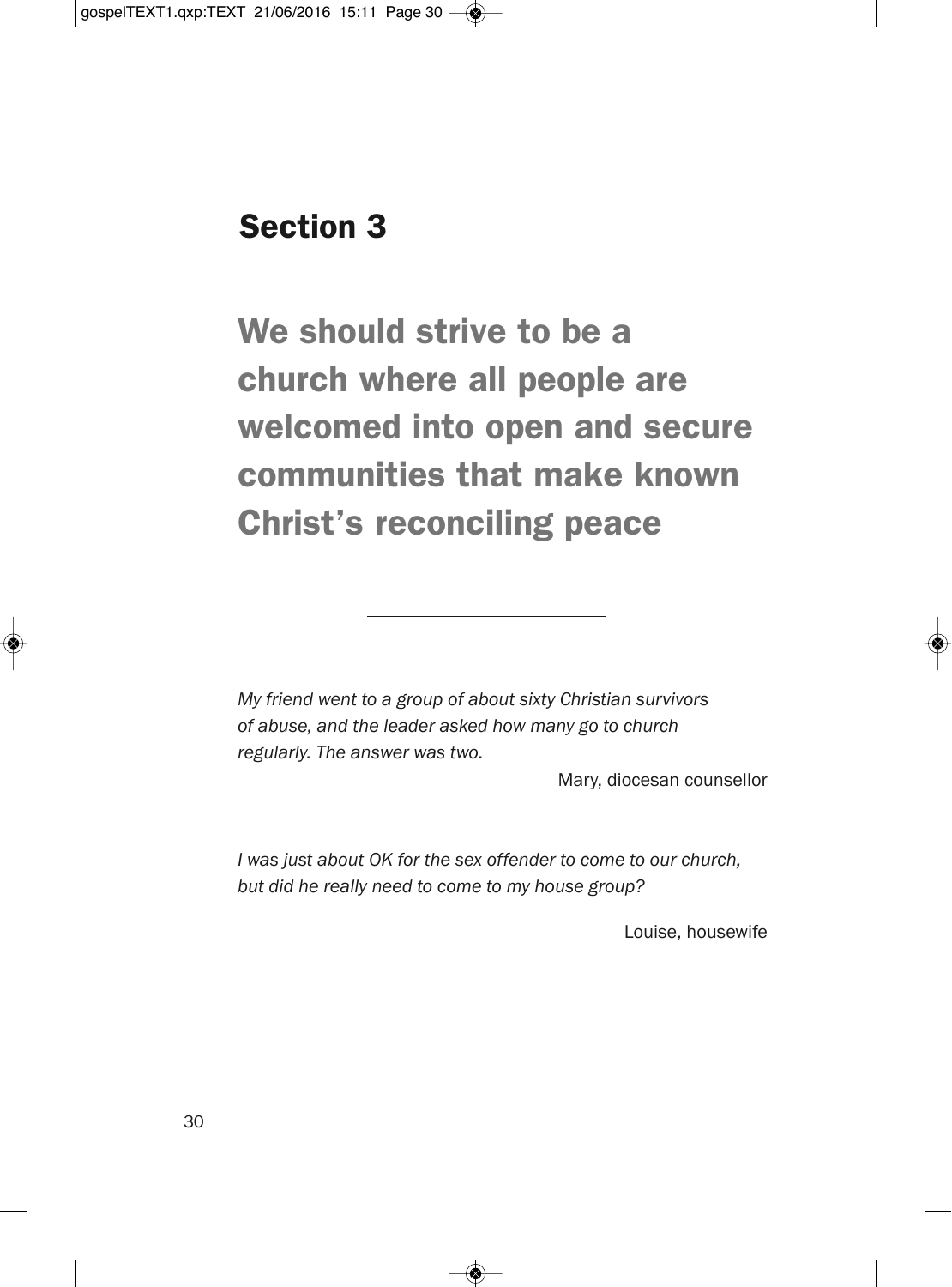# **Practising hospitality**

One striking biblical metaphor for the church is the household of God (Ephesians 2.22), with Jesus as the cornerstone. At its best, a household evokes stability, warmth, safety, relationships with people who care about us, home. It is important to remember that this is not everyone's experience, but the church as household of God should be the place where God is, where people can find God, where they can live with God. Hospitality ought to be a hallmark of church life. The church offers God's welcome to all,<sup>13</sup> and it makes that welcome tangible through fostering communities that are both open and secure – open in that churches try to avoid creating 'filters' that make it easy for some sorts of people to join but keep others away, and secure in that church communities should be as safe as they can be from the risk of any kind of harm. Responding to sexual abuse shows up sharply some of the challenges in making this vision a reality.

The Church of England continues to have a strong commitment to welcoming children and young people, providing them with opportunities to hear the gospel and including them in its life.<sup>14</sup> It supports a wide range of activities that connect children and young people with the life of the church – not just church groups on a Sunday morning, but all manner of mid-week activities and also relations with local schools. This is a vital part of its ministry of hospitality. It also means, however, that in any church community, statistically there are likely to be present both adults and children who have been or are being abused, and adults and maybe children who have abused in the past or are presently abusing. It is possible that some people in the community will belong in both these categories. Moreover, in most cases they will be more or less invisible to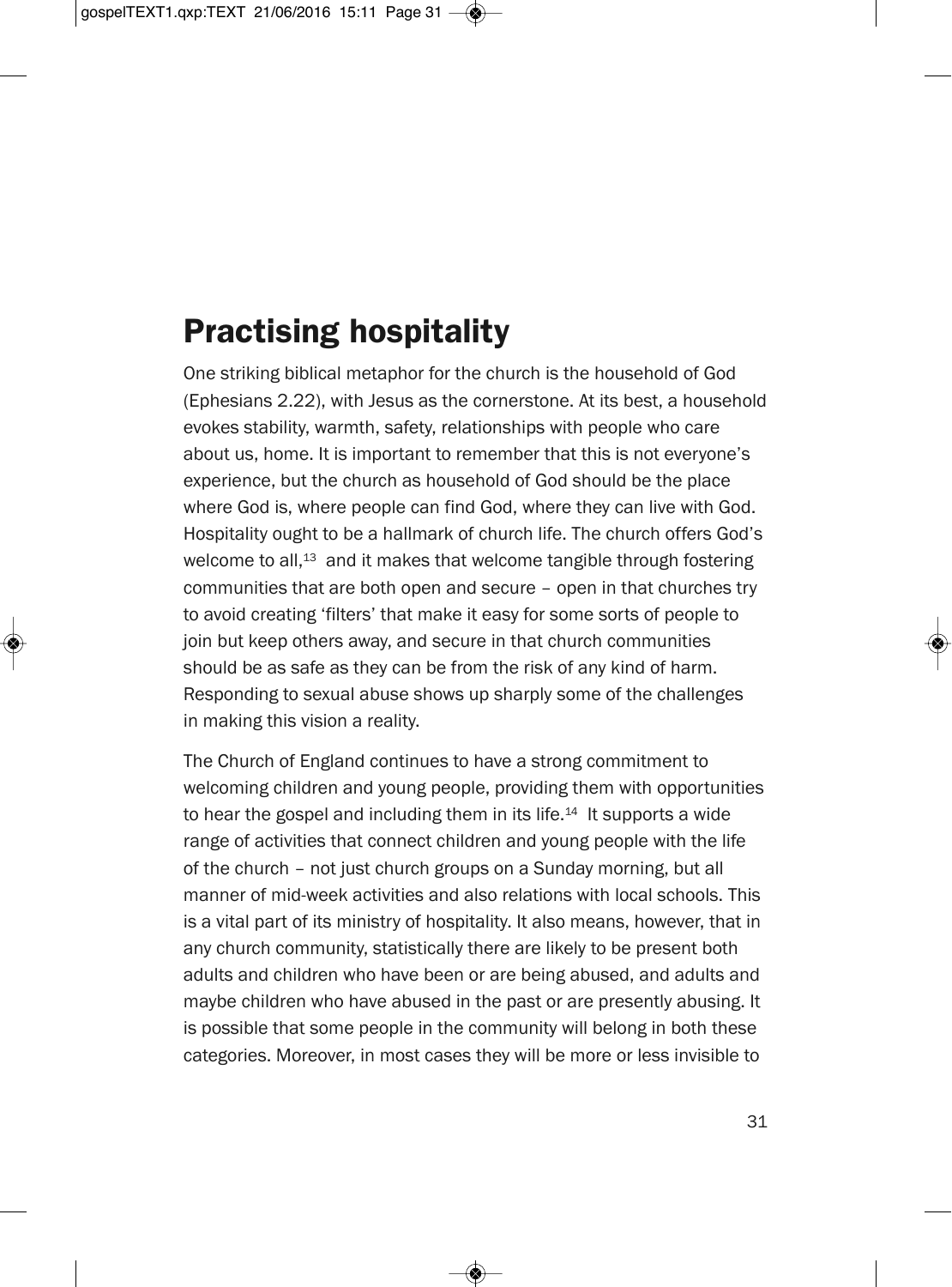others around them. The church's doors remain open to both, and the nature of most church communities is that they aim to encourage openness and friendship. Part of their witness to God's purpose 'to reconcile to himself all things, whether on earth or in heaven, by making peace through the blood of his cross' (Colossians 1.20) is to be consciously and deliberately hospitable to those who have experienced abuse, to those who have committed it and to those who have been accused of it and whose guilt or innocence is not clear. That remains a difficult, powerful and indeed perhaps unique witness in contemporary society. The church is committed to sustaining it because of the gospel message entrusted to it.

It must also be recognized, however, that sustaining it will be costly, in a number of intersecting ways. Such a witness requires taking steps to protect the vulnerable. Church communities need to accept their responsibilities for promoting good and safe practice, for following relevant policy guidance and for creating healthy relationships. Safeguarding policies help to ensure that abusers do not have the opportunities to groom children, families and adults to pave the way for abuse. Church communities cannot afford to be naïve about the levels of intelligence, determination and duplicity that can be shown by abusers in this respect. They must be vigilant for any signs that grooming may be happening, and ready to respond when officers or other members are told about or observe actual or potential abusive behaviour. Where church members are made aware of those who pose a risk to others, they need to take appropriate action to ensure that actual and potential victims are protected from them. They should never be content to collude with injustice, silence and denial. Sexual abuse is a serious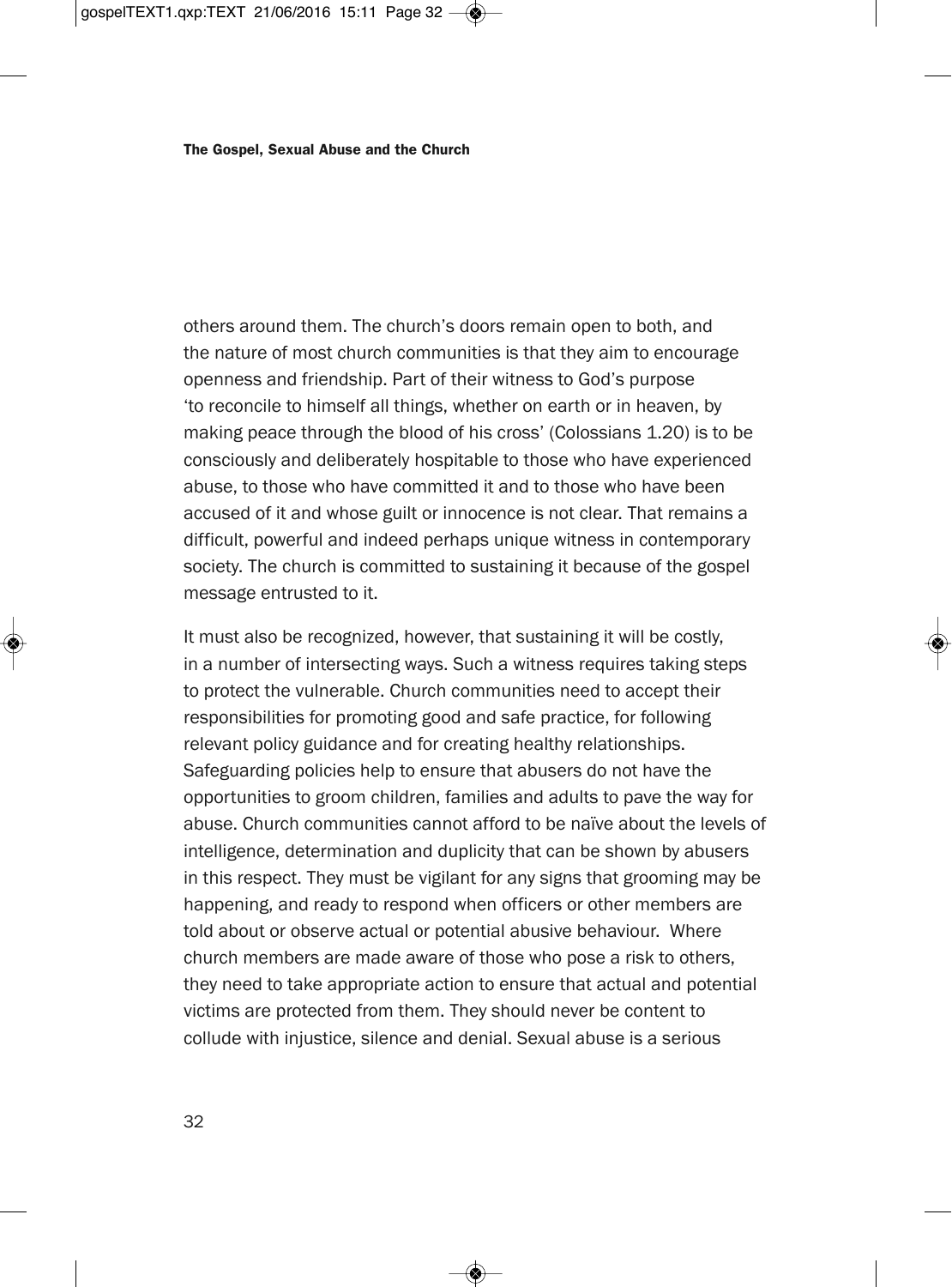crime before the law as well as a grave sin before God. When the sin is admitted, the legal process of trial and punishment must be faced, for the sake all concerned, as was stressed at the end of the previous section.

#### **Challenges for a welcoming church**

Following a criminal investigation where an abuser has been found guilty, can they after serving whatever sentence has been imposed be welcomed back into a local church community? Yes, but there will be clear conditions attached to their participation in congregational life, and constraints too on which congregation they can join. For instance, in the case of a Registered Sex Offender, these would preclude holding 'any official role or office in the church which gives him or her status or authority'.15 A formal risk assessment would be necessary, following which decisions would be taken around various matters including which congregations the person can safely join, and which they cannot, in order not to put at risk a child or adult who may be vulnerable. The particular restrictions will vary greatly and be based upon the risk which that person is assessed to pose.

Does the imposition of such conditions for participating in the life of the church community mean that the church's welcome is somehow qualified or weakened? It is an important question to consider. In welcoming people into an open and secure community, the church has an obligation to help them work out how to belong within such a community. Where they are known to have behaved in a way that is utterly destructive of the trust on which it depends, it is appropriate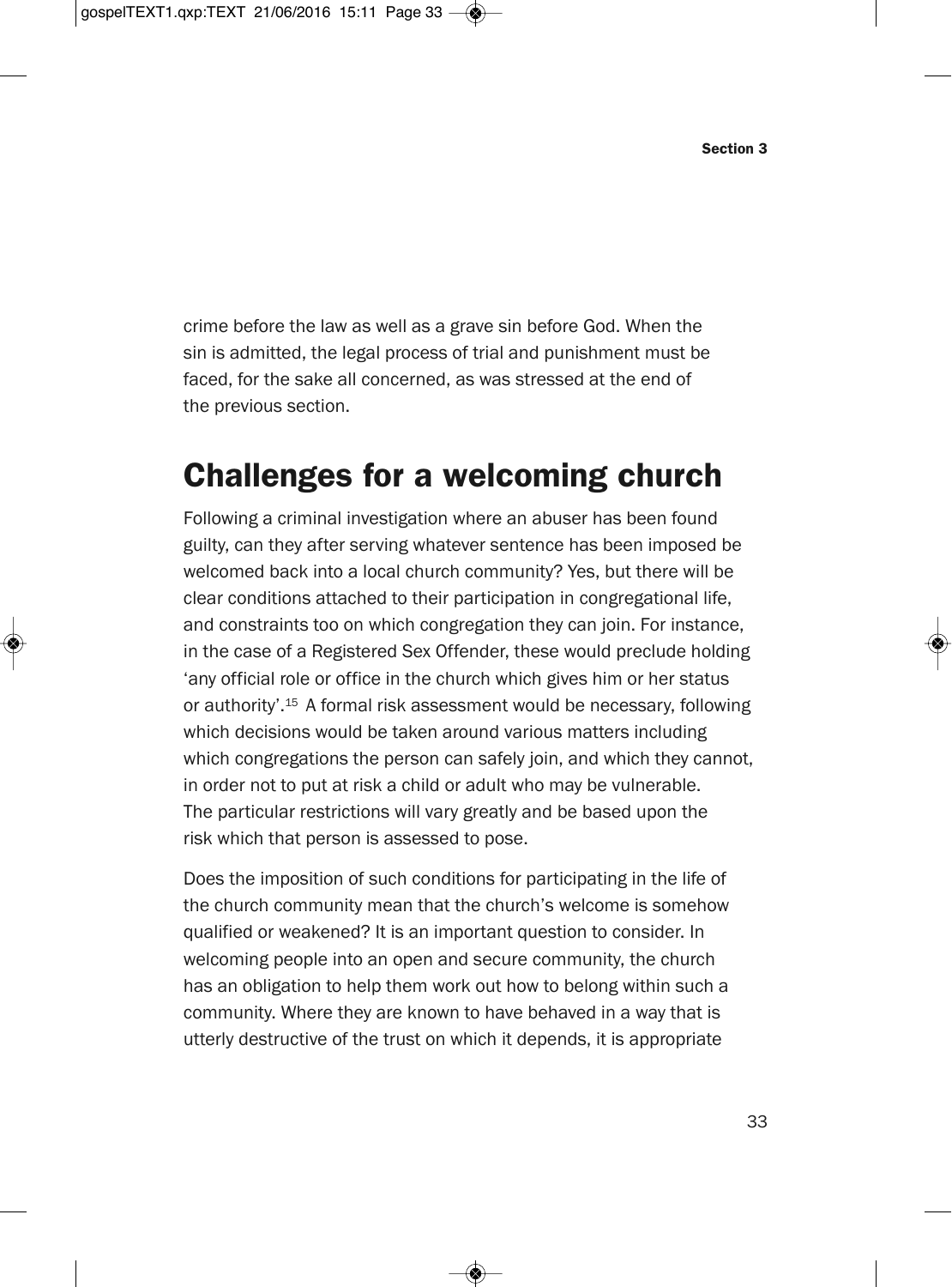that the welcome includes clear guidelines and requires promises to remain within them. While the terminology of contract is a natural one in our society in this context, the biblical category of covenant can serve to remind us that welcome into the people of God has always carried with it particular expectations and instructions, and that ignoring them or setting them aside has consequences. The purpose of those instructions is, as the New Testament teaches, to fulfil the law of love: to enable the people of God to be a community marked by love of God and love of one another. Because care for one another is one of the hallmarks of this community, the vulnerable must be protected and therefore proportionate restrictions applied in cases where the risk of serious harm to others is significantly increased. At the same time, a covenant is made by the assent and the pledges of all parties, and it takes account of the needs and abilities of each. In the light of these points, one can understand why both the Methodist Church of Great Britain and the Church of Scotland have chosen to use the language of covenant to describe the formal agreements they use to regulate participation in church life by offenders, along the same lines described in the previous paragraph.

Commitment to witnessing to God's welcome of all in Christ also requires churches to think carefully about what it really means to welcome those who have experienced abuse, as indicated in the first main section above. That may mean a readiness to create different kinds of communities and different kinds of spaces that are metaphorically if not literally adjacent to what may be thought of as the 'main' areas of worship and gathering. That might include occasional services or on-going groups that are especially sensitive to the needs of survivors. At the same time, without any dilution to the church's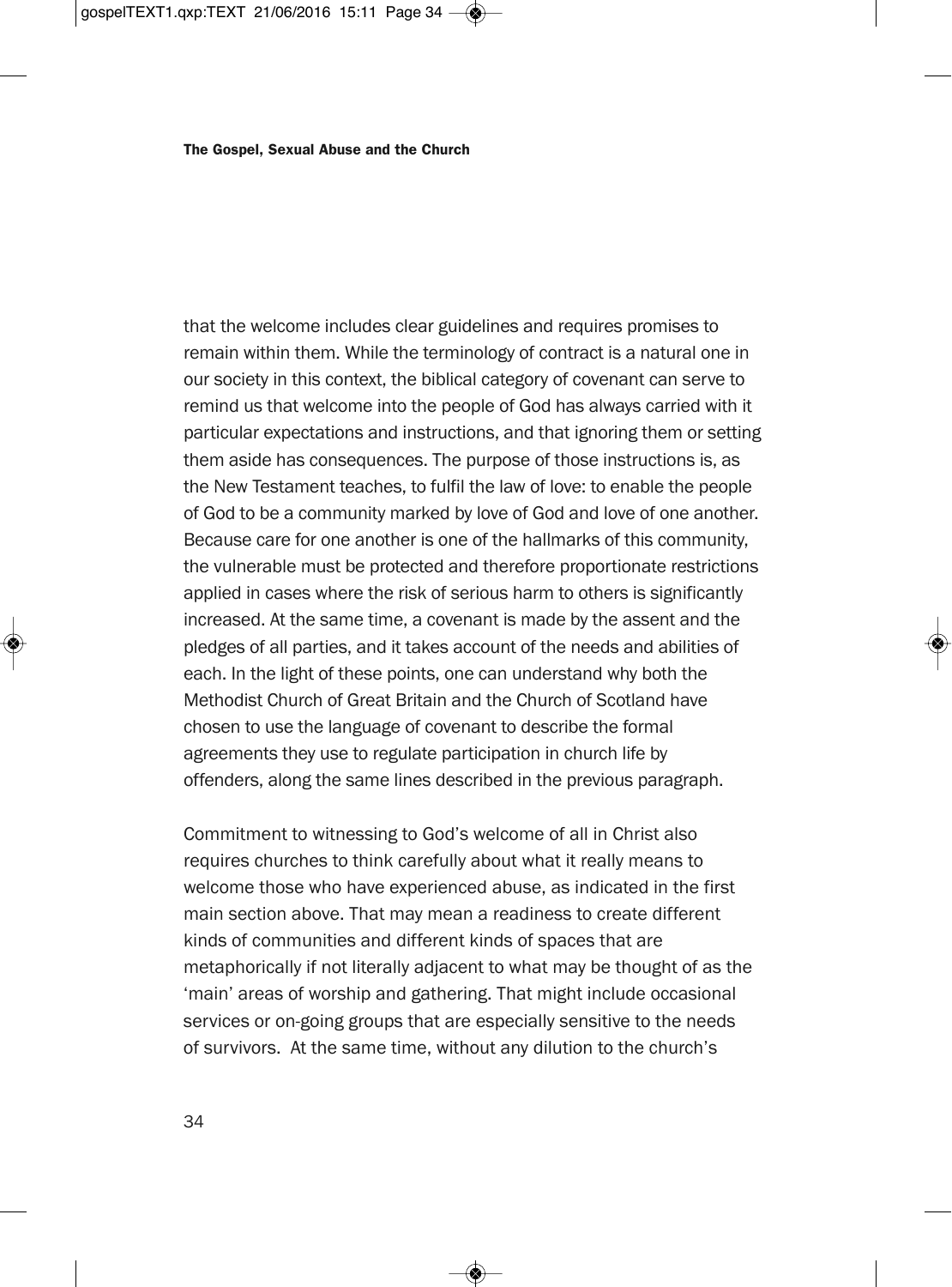commitment to making safer spaces, it has to be recognized that there can never be a guarantee of absolute safety in any human context. The church as community and institution lives within the realities of human limitation and sinfulness.

As was noted at the outset, those who are prepared to speak to others in the church about what has happened to them are probably a minority of those in congregations who are suffering or have suffered abuse, and those who have been convicted of abuse are a minority of the abusers within them. Even when an allegation of abuse is made, it may or may not result in a clear judgement about guilt, and when it does the process may take some time, perhaps years. At the end of it, some people in the community may continue to believe in the person's innocence despite their conviction for the offence, or in their guilt despite their acquittal. An allegation may create profound polarization within the church community, or unite it against either the person making the allegation or the person accused. If the offence consists in viewing images on the internet, there may be a perception by the abuser and perhaps by their supporters that there are no 'victims' and therefore no abuse in this case, despite the clear legal and moral position to the contrary. Whatever has happened, there is the potential for the attention of local and even national media to be attracted in a way that may feel deeply threatening. A document such as this cannot offer a set of prescriptions for those facing these circumstances, but it can suggest how church communities and in particular those who lead them might keep at the forefront of their attention the question of the kind of community that the church needs to be in order to witness to the world concerning the treasure of the gospel.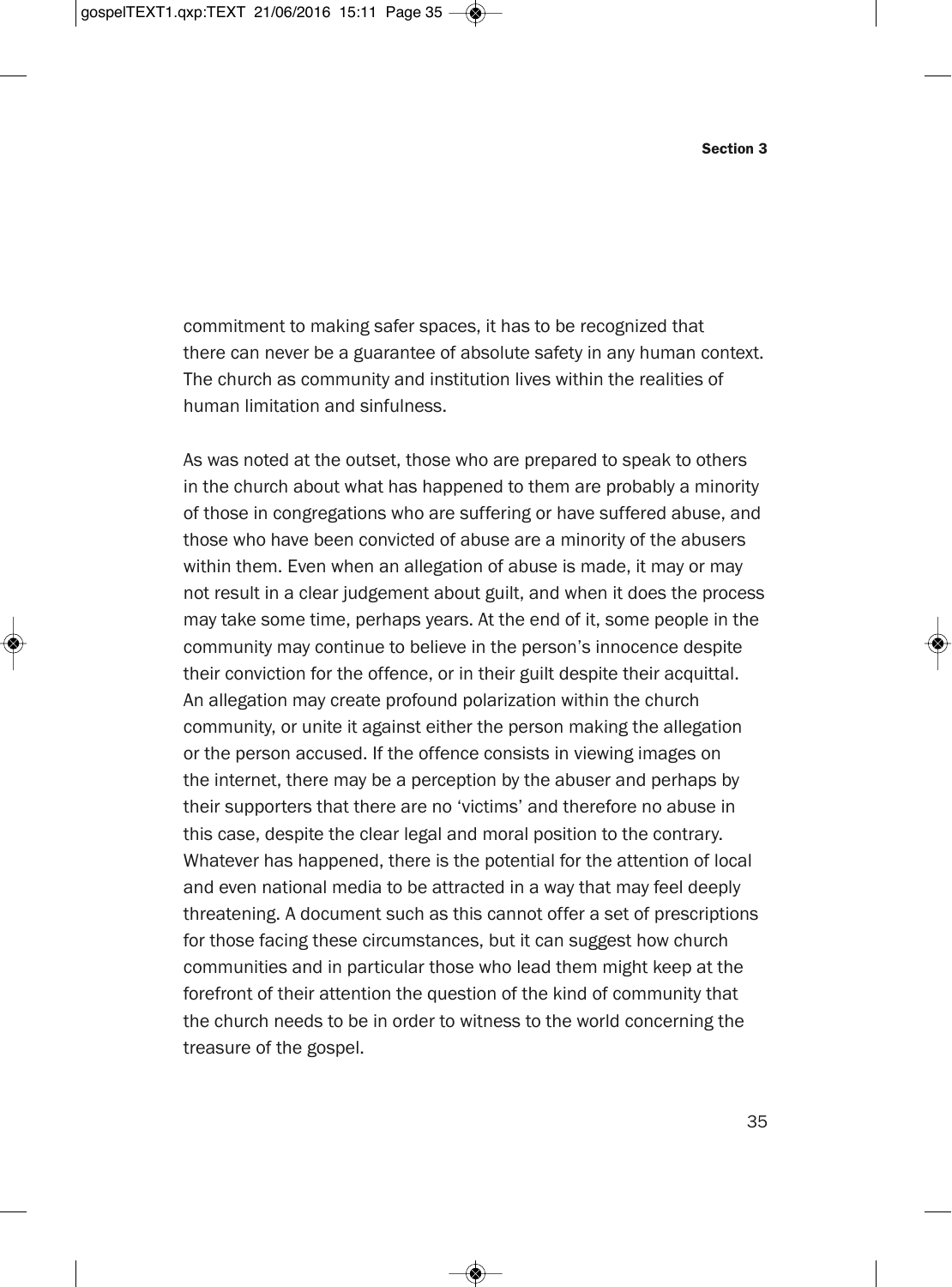# **The abuse of power**

The reality of abuse generates some hard-edged questions, questions that are both theological and practical, as the preceding paragraphs have tried to show. While they may not come with the same sense of urgency as those reviewed so far, some of the most difficult issues here are about the kind of culture that may help create the opportunities for abuse to occur and to remain undetected. Given that abuse corrodes the kind of community that the church needs to be in order to witness to the gospel, are there features of our corporate life that may contribute to a climate where abuse can take hold?

All abuse is an abuse of power, and all abuse relies on an imbalance and related use of power.<sup>18</sup> Churches can be communities where such imbalance is very evident, not least in the way that different kinds of power can constellate around the clergy: the power of ritual leadership, the power of being entrusted with intimate secrets, the power of having the strongest voice both in making the community's critical decisions and in shaping its culture and attitudes. Nor do clergy always find it easy to acknowledge such power, to ensure they are accountable for the way they use it and to share it consciously with others as they exercise the particular authority they have been given to preach the gospel and administer the sacraments. Communities where power is held and deployed without awareness of the temptations it carries with it and without regard to the institutional restraints set in place for it – including, for the Church of England, Canon Law – are not open and are not secure. Those who hold office in the church at whatever level who think they are exempt from all that because of their fine intentions or unique situation tread on treacherous ground.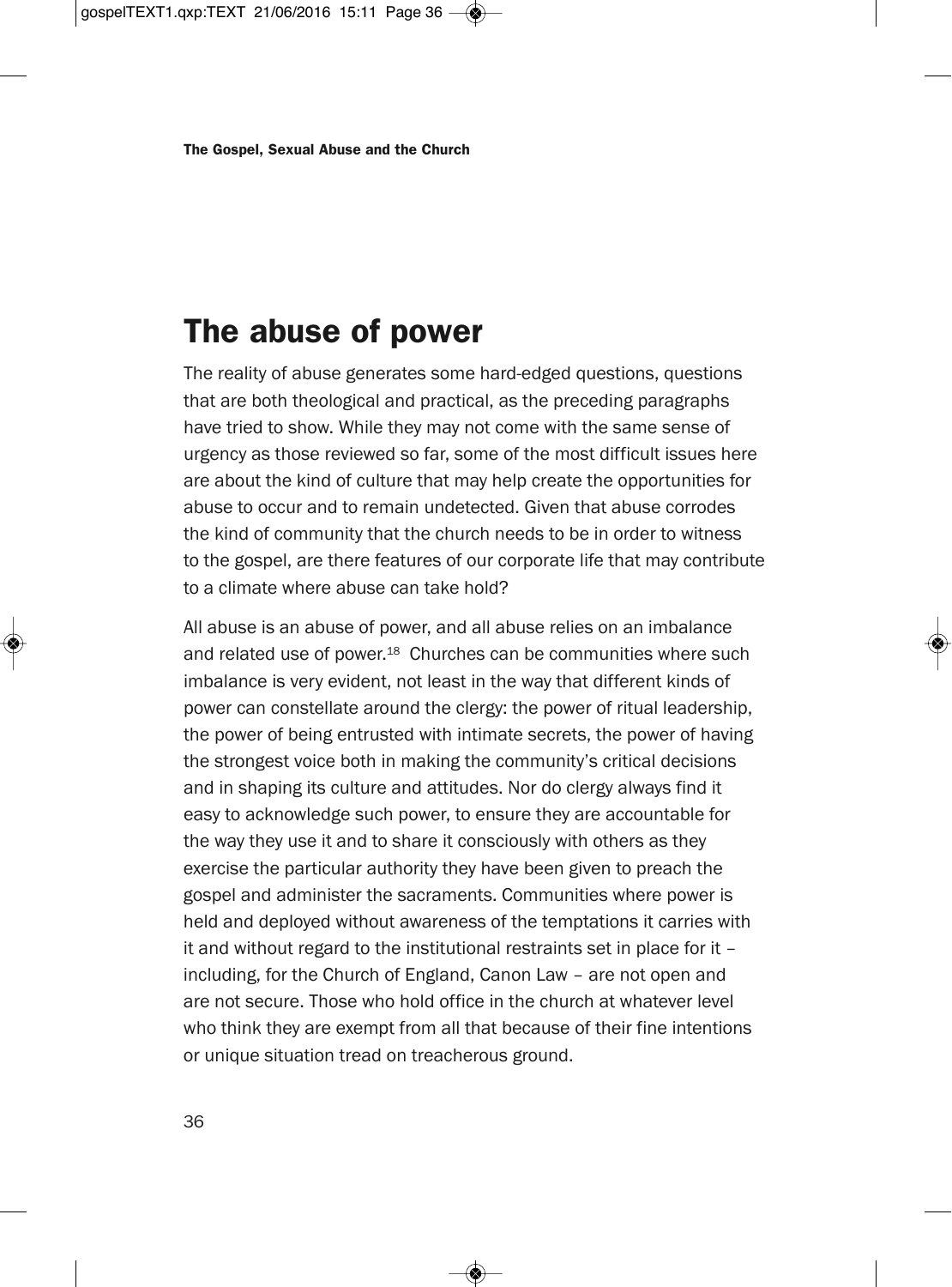Part of the church's response here needs to be a theologically grounded account of how power is used well. How can power enable hospitality? How can it hold the difficult tensions that have been sketched out with regard to the church's ministry of welcome, and do so with care and creativity? There is much interest in the contemporary church in leadership,19 and all leadership is an exercise of power. As such, while inherently containing temptations to abuse, leadership also always offers opportunities to work at aligning the dynamics of human power with the transforming purposes of God. Good leadership in the church, therefore, is a crucial element in how the church builds communities that are both open and secure, within which people can know Christ's reconciling peace.

## **Good neighbours**

The start of this section spoke of the New Testament imagery of the church as household, *oikos* in Greek. The New Testament also, however, uses language associated with *polis*, which is often translated 'city' but overlaps with what we might term 'society' or 'the public sphere', and is indeed the root of the English term 'politics'.20 This suggests that the church is at its best when it is both personal and public – where the local church can provide familial caring, nurture and discipline along with wider accountability to the public sphere. A recent piece of research by the Church Urban Fund and Theos elaborates this further.21 They offer a strong argument for the value and worth of the 'neighbourliness' that local churches can offer as a means of bringing people together in a lonely and individualist society. They argue for valuing the strength and quality of local relationships and suggest that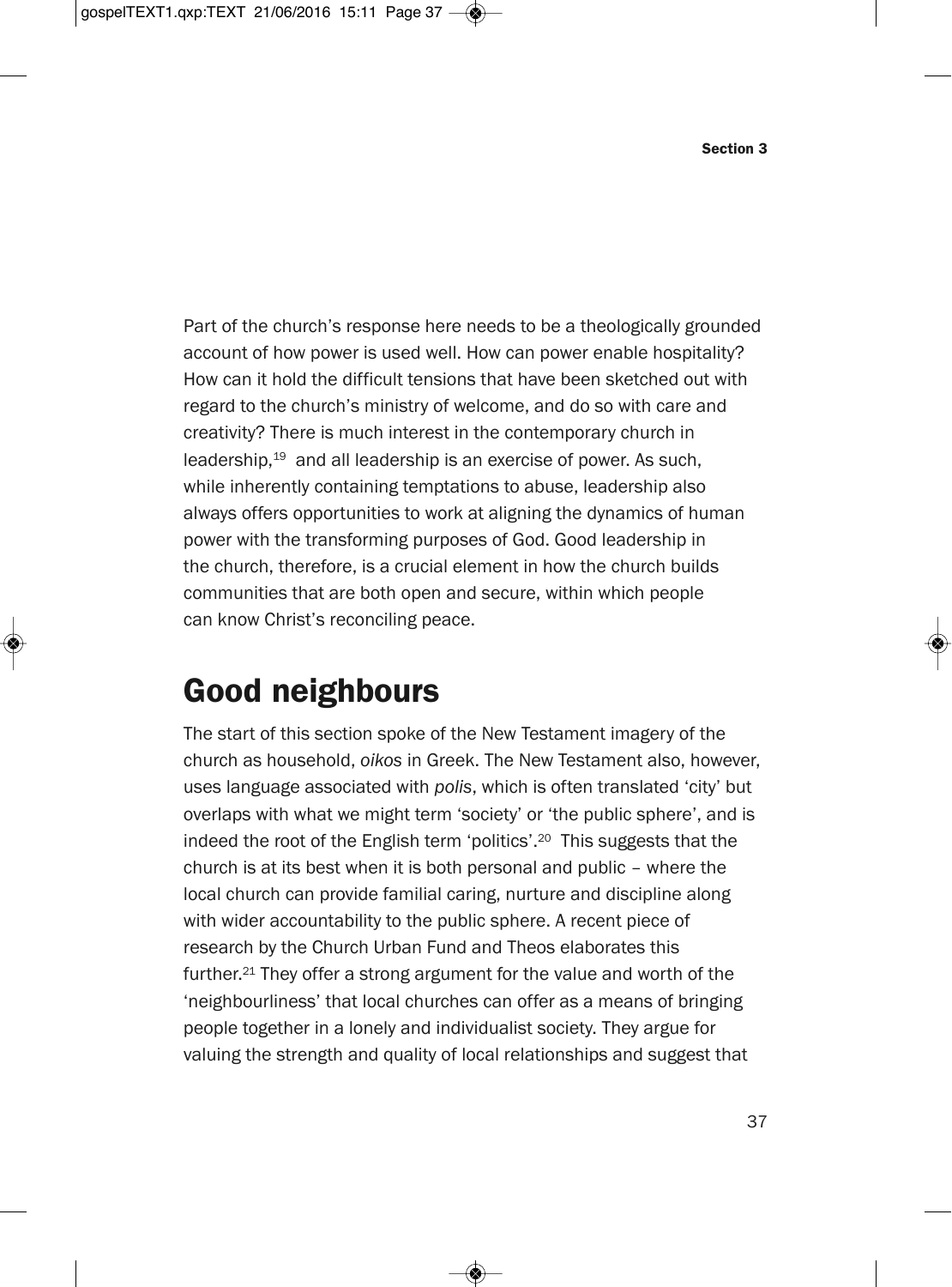'neighbourliness' should be defined as offering public value. It might be added that the tendency towards isolation of individual households from their neighbours contributes to a loss of 'safety' and greater exposure to risks of abuse.

Neighbourliness, as an expression of loving our neighbour as ourselves, is at the heart of a healthy local faith community and promotes caring and flourishing relationships. This means that the church will not be concerned only for its regular worshippers or those who happen to make it to the door of the church for a service. Rather, it will seek to be a community that offers the hospitality of Christ through all the various networks of relationships in which the members of that community participate, reaching out into many facets of wider society. Wherever it finds itself, it will want to speak of the good news that the possibility of healing, of justice and of restoration can never be shut down or closed off by human suffering. Wherever it finds itself, it will want to offer God's welcome to those who have been hurt by abuse and to those who want to turn away from their sins and live.

*Possible questions for discussion in relation to your own church context:*

- 1. How can your church become 'a church where all people are welcomed into open and secure communities that make known Christ's reconciling peace'?
- 2. What is the national or diocesan guidance that needs to be taken into account in responding to this question?
	- Which biblical passages and key words for Christian teaching might be particularly relevant?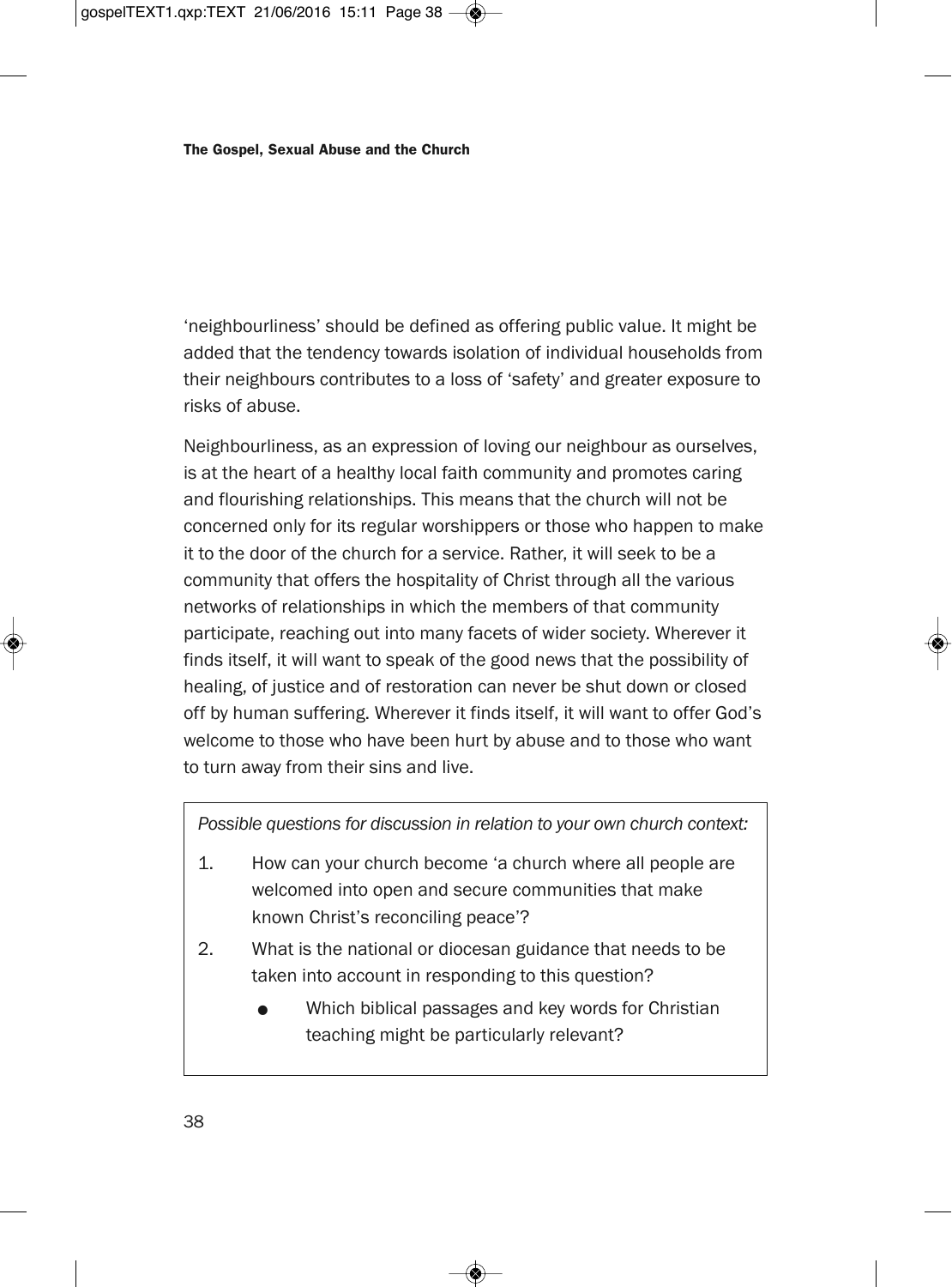- Are there some people who would not feel welcome if they turned up on a Sunday morning, despite your good intentions? Why might that be?
- 3. Survivors' experiences of turning to the church for help and support are hugely variable. Some have found love and acceptance, others rejection and condemnation, or just a refusal to think that anything might need to change in church life in order to make them welcome. What might be the key factors for a positive experience here, and what do they have to do with the teaching about the church and the love of God that we find in the Bible?

#### **Bible focus**

#### *Read Colossians 3.5–17*

- **✦** How do you 'hear' this passage from Scripture in the light of what you have read and what you have been discussing?
- What do we need to 'get rid of' (verse 8) in order to be faithful as Christ's church? How do we respond to those who want to belong to the church but do not seem able to 'get rid of' those things that are incompatible with the church's calling?
- If you had to pick out one sentence or phrase from this passage as a word for the church today as it seeks to face the evil of abuse, what might it be?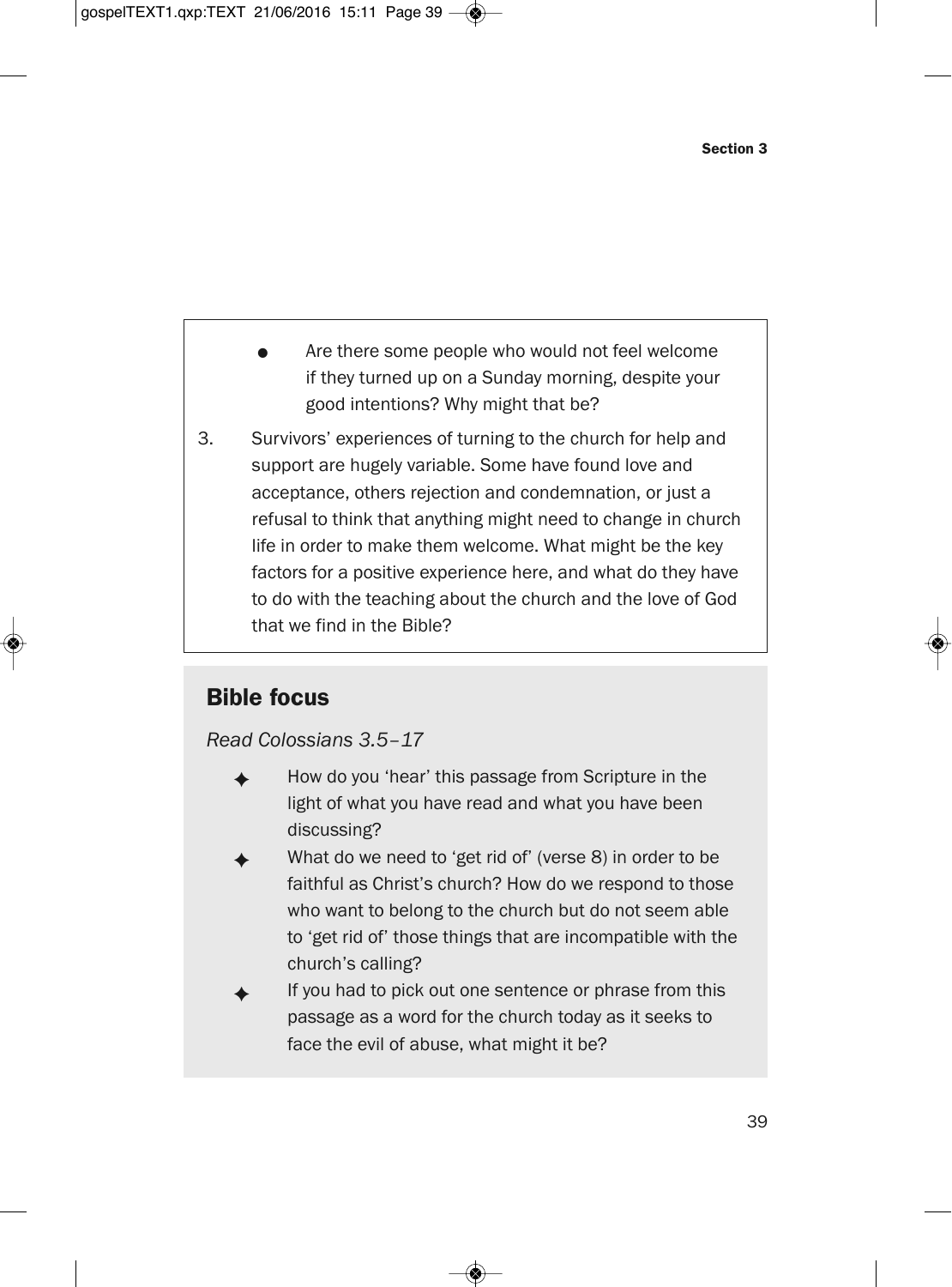### **Afterword**

**We need to be a repenting and learning church that recognizes past and present failures and the harm they have caused, and seeks forgiveness from those we have failed and from God.**

This document started by asking: what kind of church should we strive to be, in the face of the evil of abuse? At the end of it, it needs to be underlined that the churches have too often failed to live up to their calling in this situation, and that their failings are not simply in the past but remain part of present reality.

The first main section began with the statement that we should strive to be a church where those who have been abused find compassion, and people ready to travel patiently alongside them. Christians have too often met them instead with indifference, suspicion and incredulity. They have been reluctant to address their cry for care and their cry for justice. They have preferred to advise, preach and give their own counsel rather than to listen, learn and simply be alongside. They have thought that they know the journey to be travelled and the speed it should take, and have sometimes compounded suffering and harm through what was imagined to be pastoral ministry.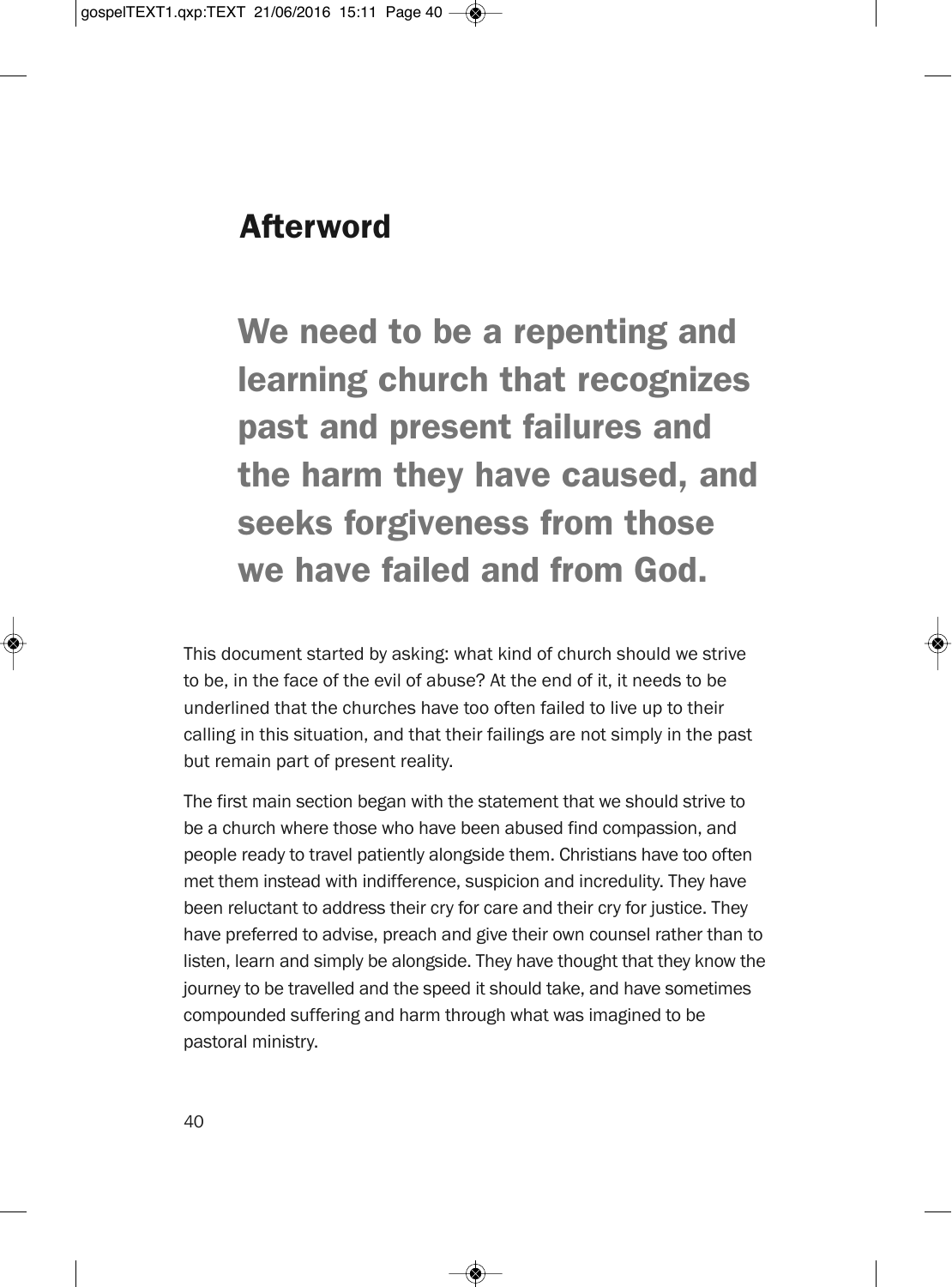The second main section began with the statement that we should strive to be a church where those who commit abuse are called to face human justice, hear God's word of judgement and repent and believe the good news. Christians, and in particular those with power and authority in the church, have too often accepted an appearance of repentance without probing the reality. They have wanted to hide from the glare of public condemnation and have therefore on occasions played a part in shielding people who have engaged in criminal behaviour from the light of justice. They have not reckoned with the depths of their own theological and spiritual traditions about the radical effects of human sinfulness.

The third main section began with the statement that we are called to be a church where all people are welcomed into open and secure communities that make known Christ's reconciling peace. Christian communities have too often been found closed and unwelcoming by those who have experienced abuse. They have made space for abusers to continue abusive behaviours, and while the churches as institutions do not bear sole responsibility here they must bear some. Inertia and disinterest have inhibited the consistently effective implementation of policies to reduce the risk of abuse even after the need for them became a matter of general agreement.

What does it mean for the church to repent, as opposed to individuals within the church? It is an important question, one addressed, along with others, in *Forgiveness and Reconciliation in the Aftermath of Abuse*, the companion document to this one from the Faith and Order Commission. Repentance, forgiveness and reconciliation are not just issues that churches have to address in terms of their ministry to others.

41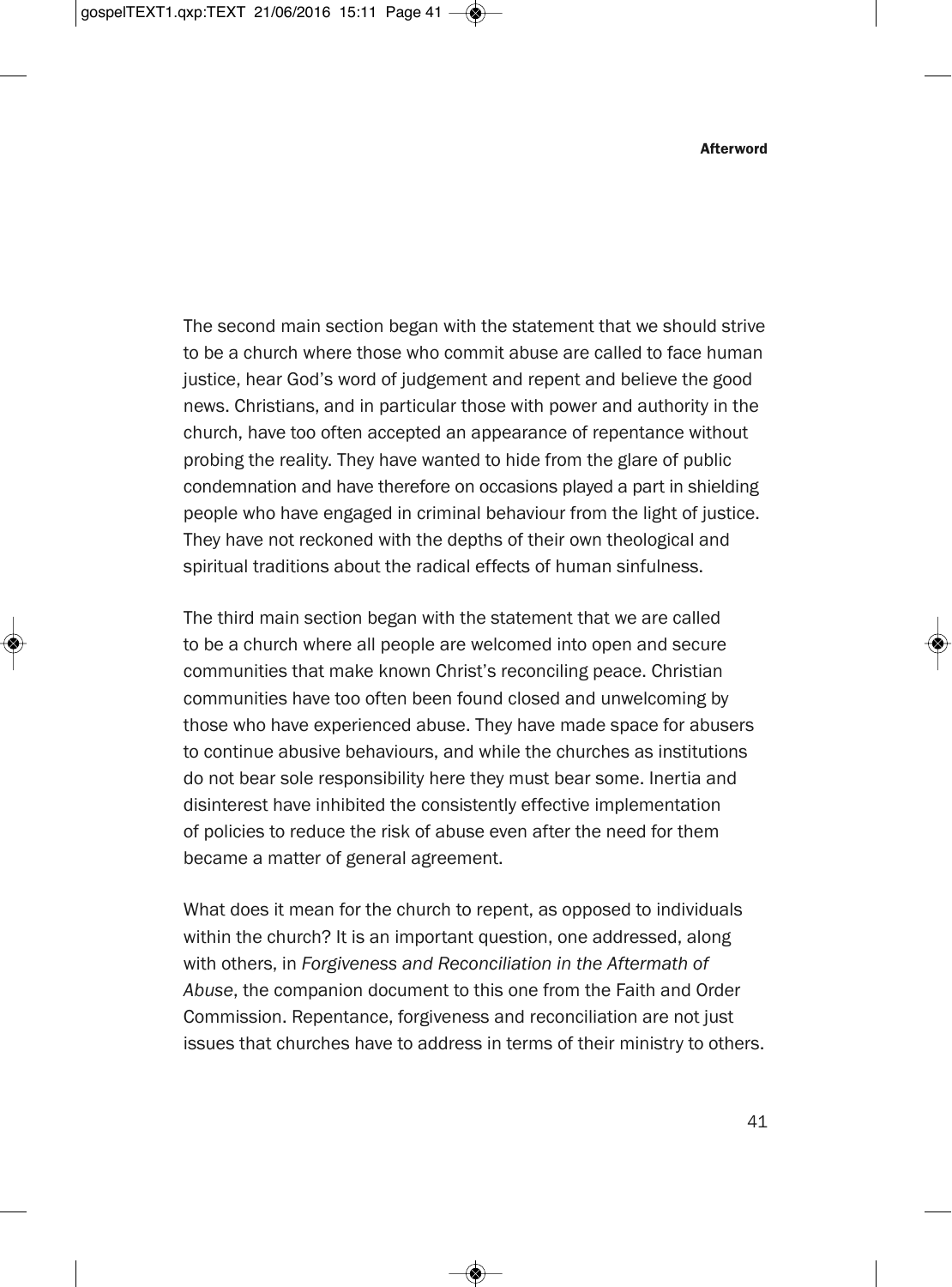There is a need for repentance on the part of the churches for the harm they have done. There is a need to seek forgiveness from those whom they have harmed by their wrong action and their destructive neglect, and forgiveness also from God. There is a need to ask what it means to seek restoration and healing as churches in this context. Like other questions raised by this document, these are both profoundly theological and profoundly practical. It is for all of us to respond to them.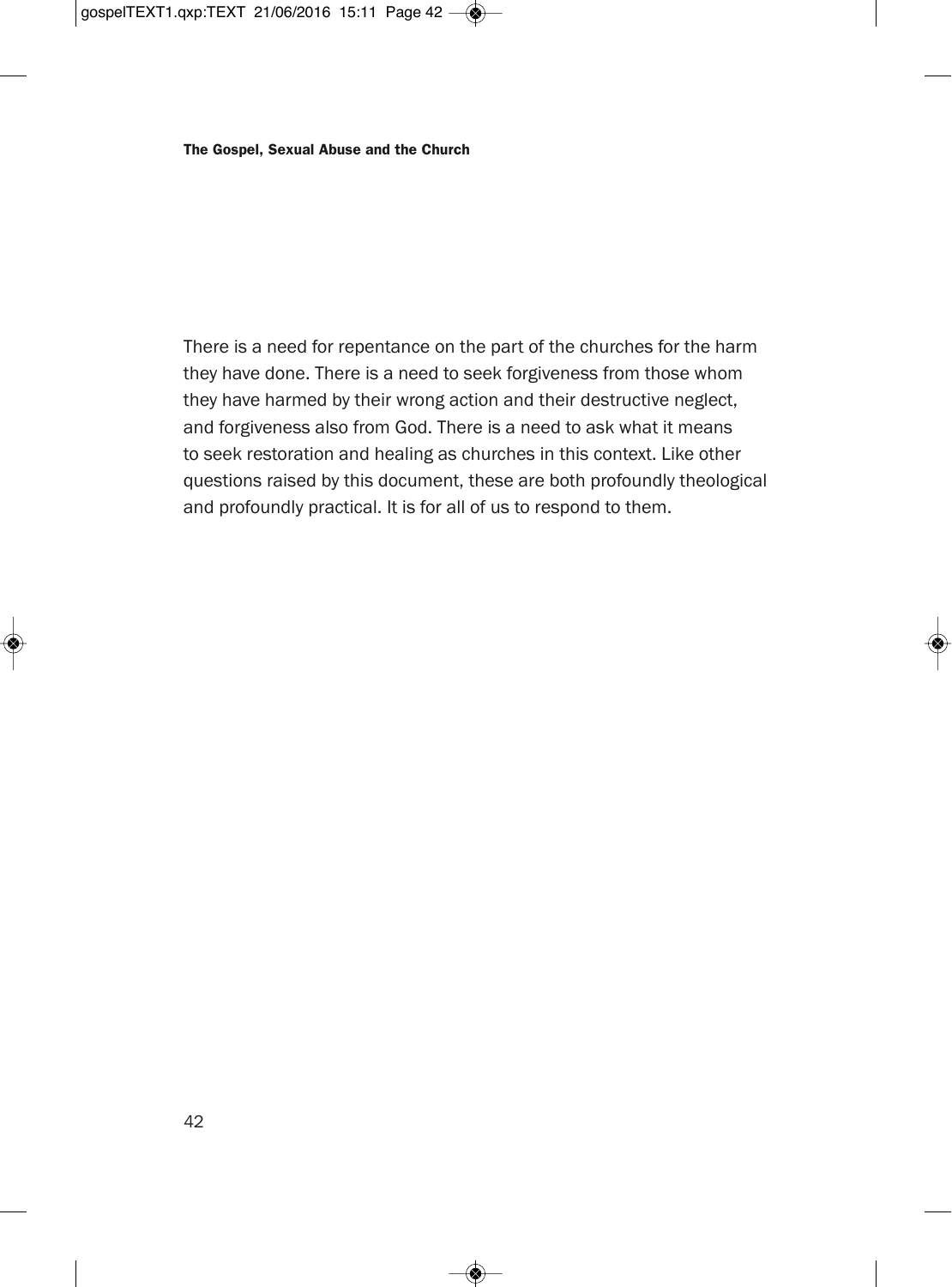# **Resources for Further Study**

of Theological Issues Raised by Safeguarding and Responding to Abuse

#### **Going further (suitable for wide range of readers)**

Sue Atkinson, *Breaking the Chains of Abuse: A Practical Guide* (Oxford: Lion, 2006)

\_\_, *Struggling to Forgive: Moving on from Trauma* (Oxford: Monarch, 2014)

Anthony Bash, *Forgiveness: A Theology* (Eugene, Oregon: Cascade, 2015)

Paul Butler, 'Staying Safe', in *Clergy in a Complex Age: Responses to the Guidelines for the Professional Conduct of the Clergy*, edited by Jamie Harrison and Robert Innes (London: SPCK, 2016), pp. 37–43

Marina Cantacuzino, *The Forgiveness Project: Stories for a Vengeful Age* (London: Jessica Kingsley, 2015)

Stephen Cherry, *Healing Agony: Re-imagining Forgiveness* (London: Continuum, 2012)

Jane Chevous, *From Silence to Sanctuary: A Guide to Understanding, Preventing and Responding to Abuse* (London: SPCK, 2004)

Churches Together in Britain and Ireland, *Time for Action: Sexual Abuse, the Churches and a New Dawn for Survivors* (London: CTBI, 2002)

Graham Wilmer, *Conspiracy of Faith: Fighting for Justice after Child Abuse* (Cambridge: Lutterworth, 2007)

#### **Going deeper (more specialized and/or may presume more academic knowledge)**

Justine Allain-Chapman, *Resilient Pastors: The Role of Adversity in Healing and Growth* (London: SPCK, 2012)

Anthony Bash, *Forgiveness and Christian Ethics* (Cambridge: Cambridge University Press, 2007)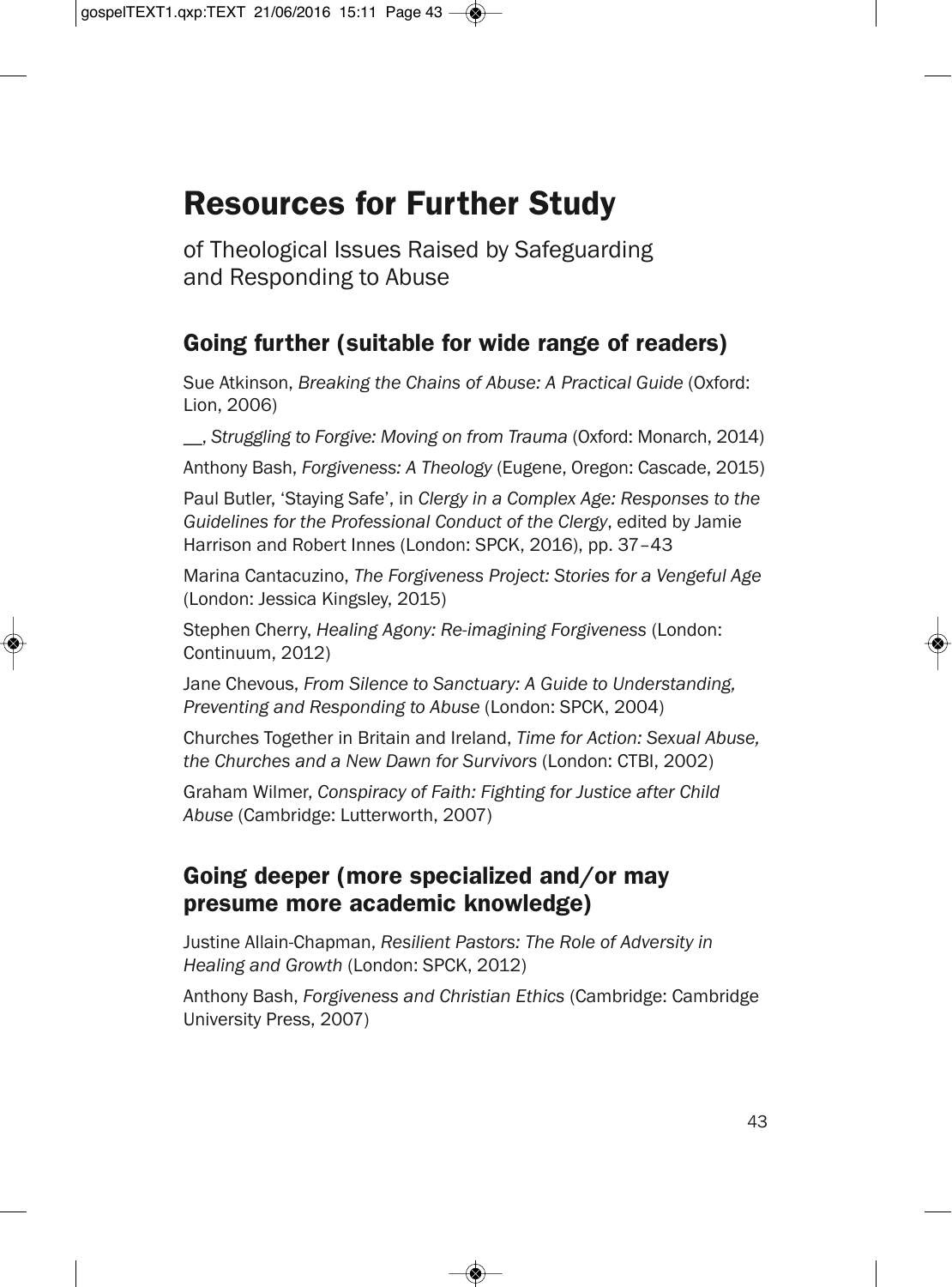\_\_, *Just Forgiveness: Exploring the Bible, Weighing the Issues* (London: SPCK, 2011)

Jeremy M. Bergen, *Ecclesial Repentance: The Churches Confront their Sinful Pasts* (London: T & T Clark, 2011)

Leslie Bilinda, 'Remembering Well: The Role of Forgiveness in Remembrance', *Anvil*, 30:2 (September 2014), pp. 1–12

Susan J. Brison, *Aftermath: Violence and the Remaking of a Self* (Princeton: Princeton University Press, 2002)

Brian Castle, *Reconciliation: The Journey of a Lifetime* (London: SPCK, 2014)

Church of Scotland Mission and Discipleship Council and The Safeguarding Committee, Forgiveness and Proportionality Working Group, *For of Such is the Kingdom of Heaven: Creating a Church Where All May Safely Live* (2009), available at http://www.churchofscotland. [org.uk/\\_\\_data/assets/pdf\\_file/0016/5083/forgiveness\\_](http://www.churchofscotland.org.uk/__data/assets/pdf_file/0016/5083/forgiveness_proportionality_2009.pdf) proportionality\_2009.pdf

L. Gregory Jones, *Embodying Forgiveness: A Theological Analysis* (Grand Rapids, Michigan: Eerdmans, 1995)

Marie Keenan, *Child Sexual Abuse and the Catholic Church: Gender, Power, and Organizational Culture* (Oxford: Oxford University Press, 2012)

Maria Mayo, *The Limits of Forgiveness: Case Studies in the Distortion of a Biblical Ideal* (Minneapolis: Fortress Press, 2015)

Alistair McFadyen, *Bound to Sin: Abuse, Holocaust and the Christian Doctrine of Sin* (Cambridge: Cambridge University Press, 2000)

Christine D. Pohl, *Making Room: Recovering Hospitality as a Christian Tradition* (Grand Rapids, Michigan: Eerdmans, 1999)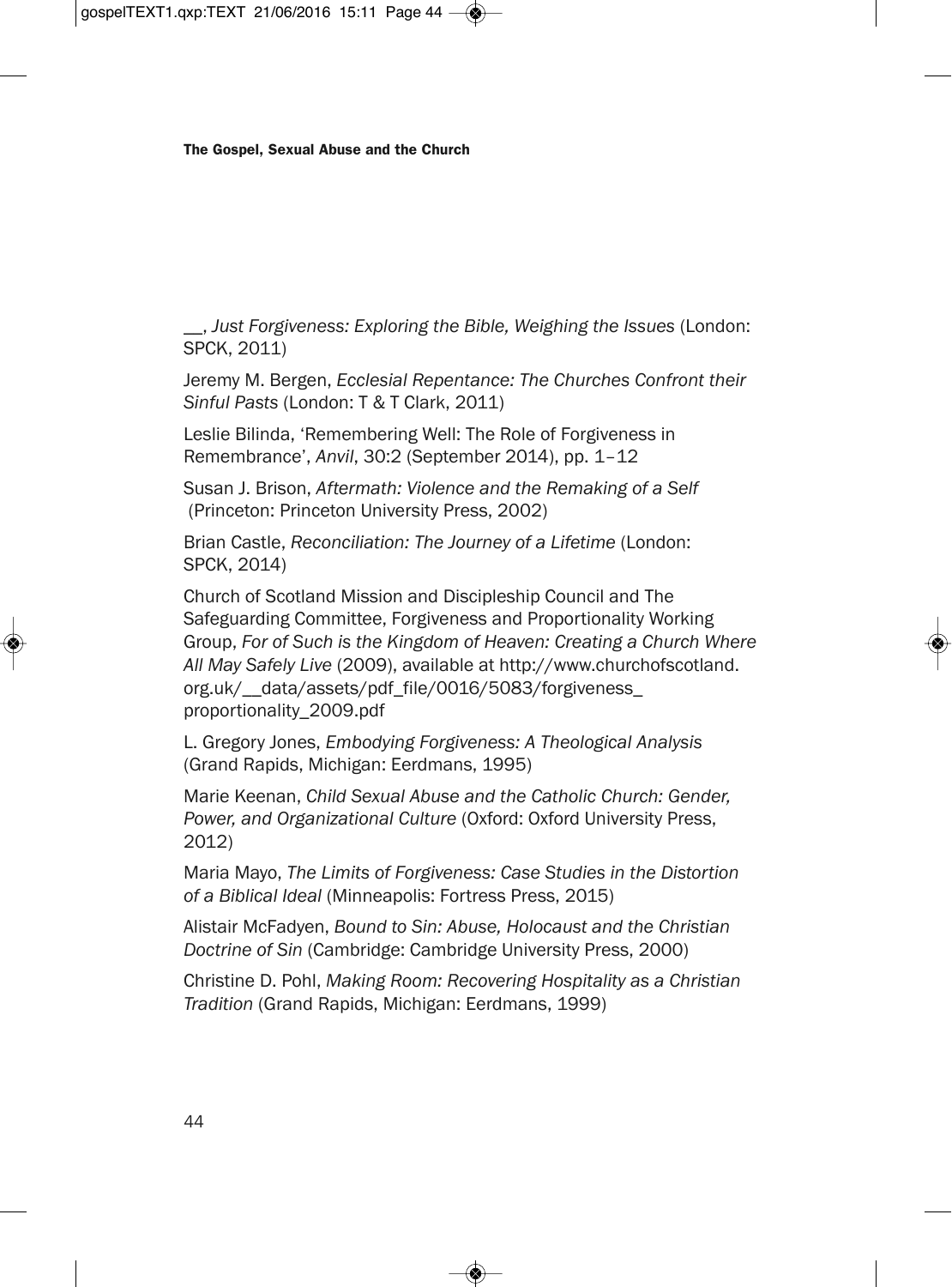James Newton Poling, *The Abuse of Power: A Theological Problem* (Nashville: Abingdon, 1991)

Susan Shooter, *How Survivors of Abuse Relate to God: The Authentic Spirituality of the Annihilated Soul* (Farnham: Ashgate, 2012)

Steven Tracy, 'Sexual Abuse and Forgiveness', *Journal of Psychology and Theology*, 27:3 (1999), pp. 219–29

Miroslav Volf, *Exclusion and Embrace: A Theological Exploration of Identity, Otherness, and Reconciliation* (Nashville: Abingdon, 1994)

Rowan Williams and Michael Lapsley, 'The Journey towards Forgiveness: A Dialogue', *The Ecumenical Review*, 66:2 (July 2014), pp. 191–213

For an overview of safeguarding for children and vulnerable adults in the Church of England and links to related resources, including current policy documents and practice guidelines, go the web page on the Church of England website at https://www.churchofengland.org/clergyoffice-holders/safeguarding-children-vulnerable-adults/national-policypractice-guidance.aspx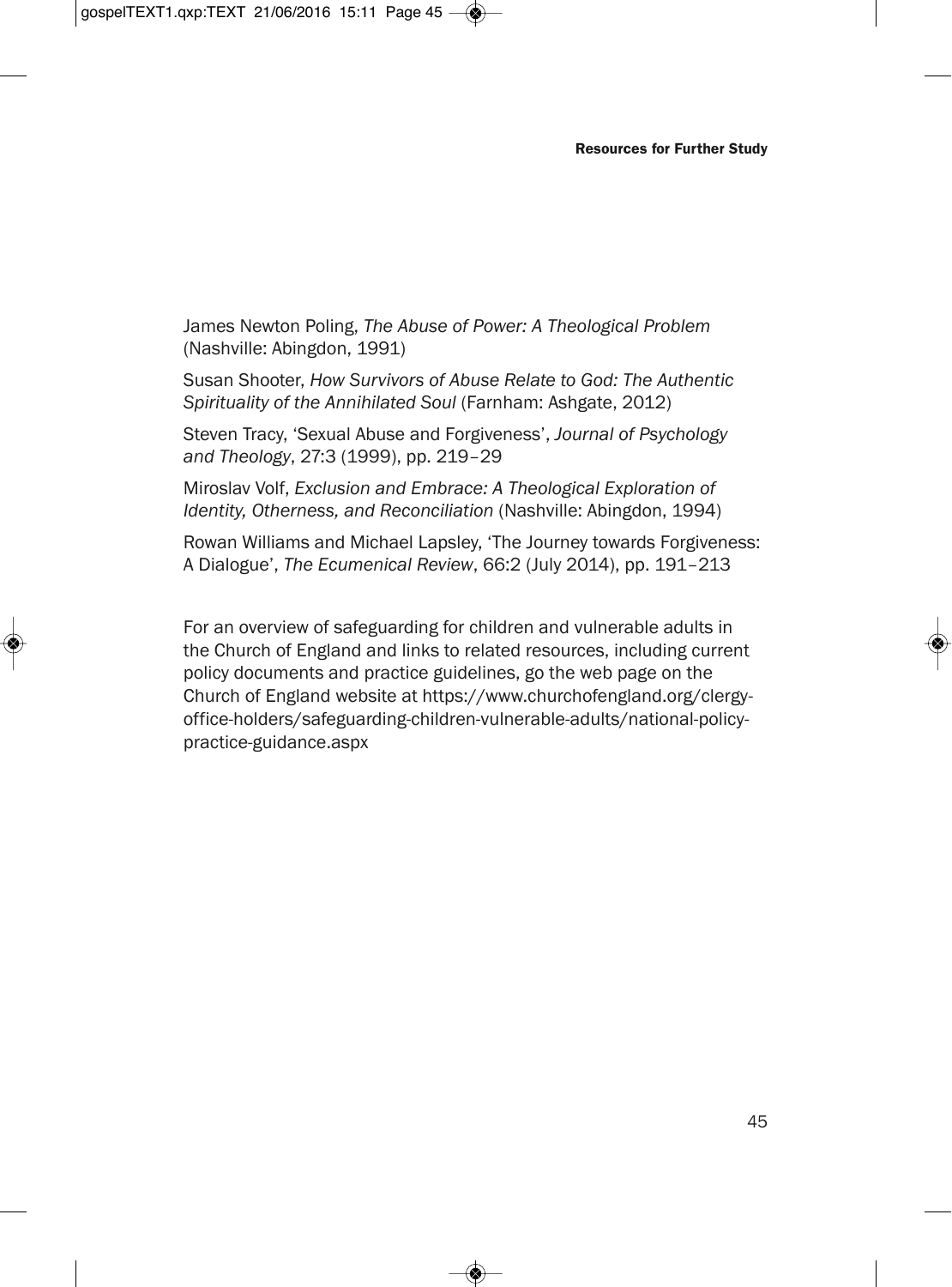#### **Notes**

- 1 While this is a Church of England document, colleagues from the Methodist Church have been involved in the drafting process, and much of the content could be adapted for use in Methodist contexts and indeed in other denominations. The Church of England is committed to maintaining a strong working relationship on safeguarding with the Methodist Church within the context of the Covenant between the two churches.
- 2 For current national safeguarding documents for the Church of England, see the page on 'National Policy and Practice Guidance' at https://www.churchofengland.org/ [clergy-office-holders/safeguarding-children-vulnerable-adults/national-policy-practice](https://www.churchofengland.org/clergy-office-holders/safeguarding-children-vulnerable-adults/national-policy-practice-guidance.aspx)guidance.aspx. Current policy documents for the Church of England include: Archbishops' Council, *Protecting all God's Children: The Policy for Safeguarding Children in the Church of England* 4th ed. (London: Church House Publishing, 2010); *Responding Well to those who Have Been Sexually Abused: Policy and Guidance for the Church of England* (London: Church House Publishing, 2011); *Promoting a Safe Church: Policy for Safeguarding Adults in the Church of England* (London: Church House Publishing, 2006).
- 3 See for instance the *Final Report of the Commissaries appointed by the Archbishop of Canterbury in relation to a Visitation upon the Diocese of Chichester*, May 2013, [available at http://www.archbishopofcanterbury.org/data/files/resources/5055/](http://www.archbishopofcanterbury.org/data/files/resources/5055/Final-Report.pdf) Final-Report.pdf.
- 4 The report from Churches Together in Britain and Ireland, *Time for Action: Sexual Abuse, the Churches and a New Dawn for Survivors* (London: CTBI, 2002), was an important part of this process. For a recent statement highlighting the importance of learning from survivors, see the speech by Bishop Paul Butler to the Church of England General Synod in July 2013, available at https://www.churchofengland.org/ [clergy-office-holders/safeguarding-children-vulnerable-adults/media-statements](https://www.churchofengland.org/clergy-office-holders/safeguarding-children-vulnerable-adults/media-statements-newsletters/speech-from-bishop-paul-butler-at-july-2013-synod.aspx)newsletters/speech-from-bishop-paul-butler-at-july-2013-synod.aspx.
- 5 For information on the Independent Inquiry into Child Sexual Abuse, often referred to as the Goddard Inquiry, see https://www.iicsa.org.uk/.
- 6 Original names have been changed for these quotations.
- 7 Responding Well, e.g. pp. 15–16; *Time for Action*, e.g. pp. 135–36; *Promoting a Safe Church*, e.g. pp. 10–12.
- 8 See chapter 4, 'The Problem with Memory', in Sue Atkinson, *Breaking the Chains of Abuse: A Practical Guide* (Oxford: Lion, 2006), pp. 34–42.
- 9 Justine Allain-Chapman, *Resilient Pastors: The Role of Adversity in Healing and Growth* (London: SPCK, 2012).
- 10 Alistair McFadyen, *Bound to Sin: Abuse, Holocaust and the Christian Doctrine of Sin* (Cambridge: Cambridge University Press, 2000), pp. 57–59.